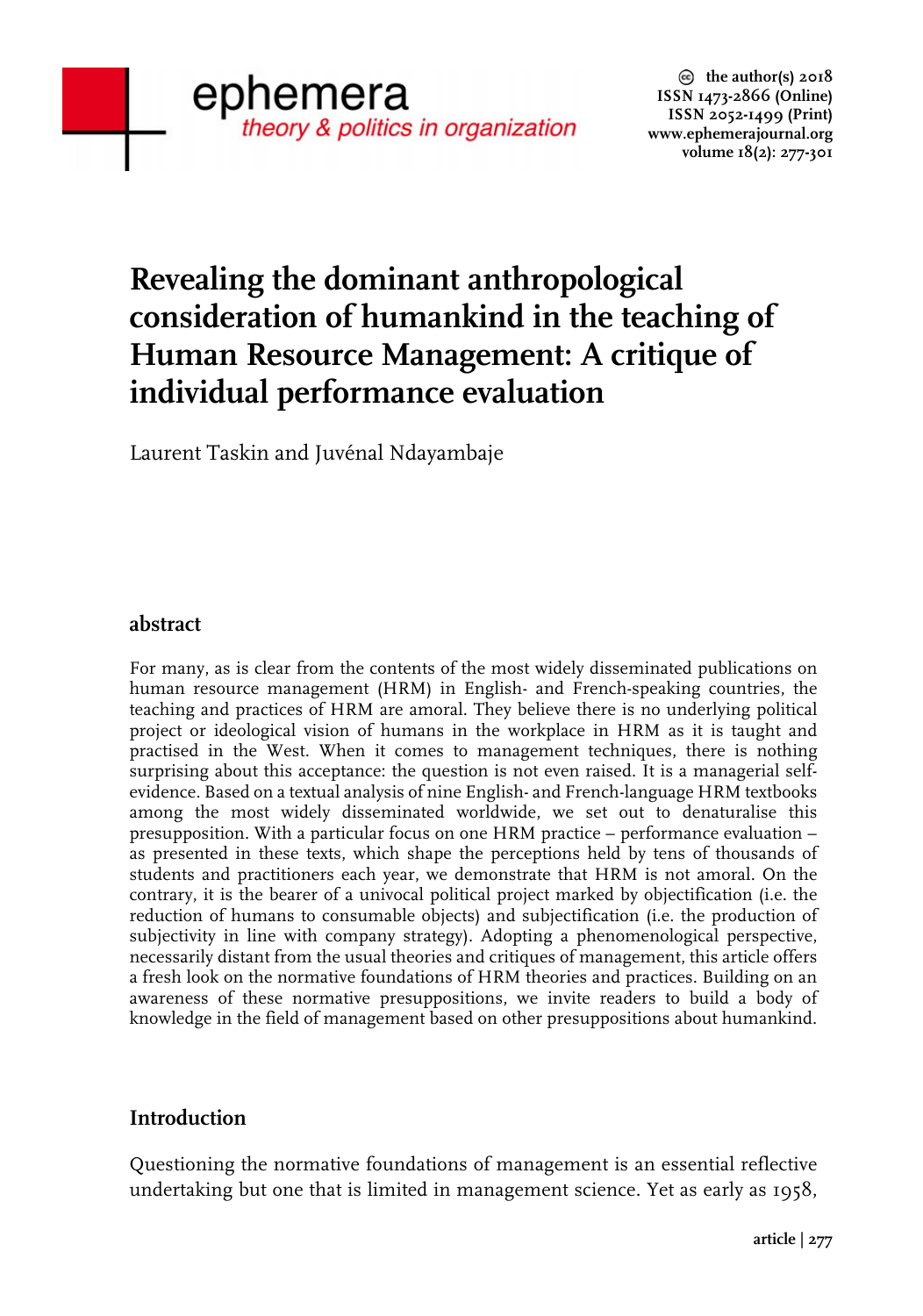Hannah Arendt suggested a dissociation between the instrumental end of one's labour (embodied by her *animal laborens*) and its creative and durable end (*homo faber*). By asserting that work has multiple ends, she paved the way for a critical anthropology of work that was later to be taken up by other philosophers, sociologists, ergonomists, economists and managers. But, if economics is a moral science first and foremost, it has been established that it now constitutes a complex technical corpus (Sen, 2004; Etzioni, 1990), and the same can be said about management. There is a powerful force acting in our fields, which some refer to as a '*stupid instrumentalization*' (Ajzen et al., 2015), that turns means to an end into ends in themselves (Alvesson and Spicer, 2012). Therefore, in current management research and education, little room is given to question the underlying anthropological foundation of management, i.e. the vision of the person behind management theories, models and practices. It seems especially critical in the field of HRM where alternative ways of managing people are widely promoted, calling for management by values, proposing to give meaning to work, to share leadership or to free organizations and, in general, to put the human element first. But who is the person that we want to liberate and acculturate? To whom do we want to restore meaning in the workplace? Together with Aktouf (1992), we do not think management mechanisms can be understood – and changed – independently of the vision of humans shared in the workplace.

This process of reflexivity is made all the more crucial today by the fact that management methods, as well as management ethics, are now being publicly questioned: violence at the workplace (brutal restructuring processes, management practices resulting in the suicide of employees), mis-management and lies (VW, Enron, etc.) have brought opprobrium on management, both as theories and practices, making it more than necessary to reflect on the underlying vision of humans which shape mainstream HRM practices and models. While such questioning is largely absent from management research studies, thus explaining its amoral nature (ultimately, management is just a series of techniques, right?), we propose to investigate the underlying vision of humankind in the teaching of HRM in some Western countries.

This is achieved by selecting nine of the most widely disseminated HRM textbooks – six in English and three in French. Our multidisciplinary research team, bringing together expertise in philosophy and management, conducted a content analysis of the introductions to these texts, as well as the part (chapter or chapter segment, common to all of them) on performance evaluation. Our analysis shows that, in the underlying anthropology shared by all the books investigated, humans are (i) *objectified*, i.e. reduced to the status of an object, pointing to a form of instrumentalisation with essentially economic aims; and (ii) *subjectified*: they lose their unifying human condition by no longer being considered as fellow human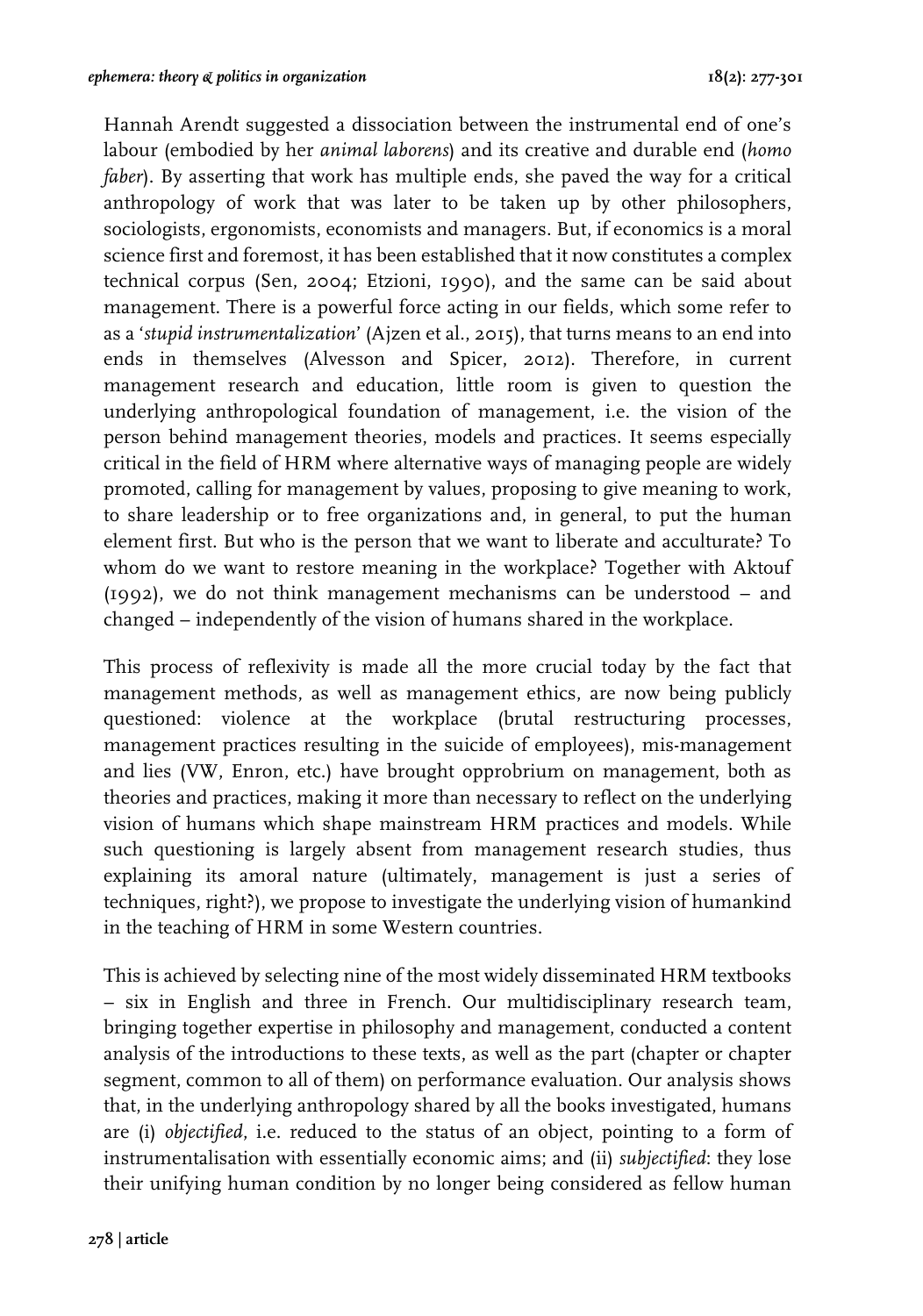beings capable of discussing their work, but as beings whose importance and qualities depend on the organisation's hierarchy.

We first introduce the notion of performance evaluation as a relevant topic to reveal the global view of humankind promoted in such textbooks and, henceforth, in HRM education inspired by such references. Second, we present the methodology used to conduct our analysis, outlining the selection process of the textbooks and the three perspectives we adopted to interpreting human actions in a phenomenological perspective: the first, second and third person's points of view. Third, we present the results of our analysis, prior to discuss them in identifying avenues for renewing HRM models, theories and practices as well as our teachings.

# **Considering performance evaluation to reveal anthropological presuppositions on workers in HRM textbooks**

In order to operationalize our analysis, we chose to focus on the textbooks' main introduction, as well as on the chapter on performance evaluation, for three main reasons. First, in a pragmatic way, we had to compare 'apples to apples' across textbooks. If they present a similar structure, the selected textbooks also have specificities and each topic does not systematically find a similar place in each of the books we analysed. For that matter, it was not possible to analyse the whole content of each book, and some of the contents are not considered in the same way from one book to the next. Second, among the content that was comparable, we opted for the chapter which we deemed to be most centered on employees as persons. Evaluation seems to involve subjectivity since it is a matter of interpersonal judgement. For doing so, we proceeded through a process of elimination amongst the comparable contents, seeking to discriminate between contents on objects and contents on subjects. This led us to dismiss topics which had tools, processes and objects as central focus, rather than persons. For example, the focus of parts on training or knowledge management was on competencies (abilities, etc.) more than on human subjects; and the focus of parts on culture was more on values than on employees as beings. Other parts were concerned by institutions (chapters on industrial relations, e.g.) and organizational processes (ethics, strategic HRM, flexibility), attaching little importance to social and human relationships. After this selection, we had, more or less, three chapters that remained. Parts on selection and assessment appeared too focused on (psychometric and other) techniques, and chapters on career management in fact appeared to us as depending on chapters on performance evaluation (to which they often referred to). Last but not least, evaluation is at the heart of management (according to the general alignment principle, the corporate performance is made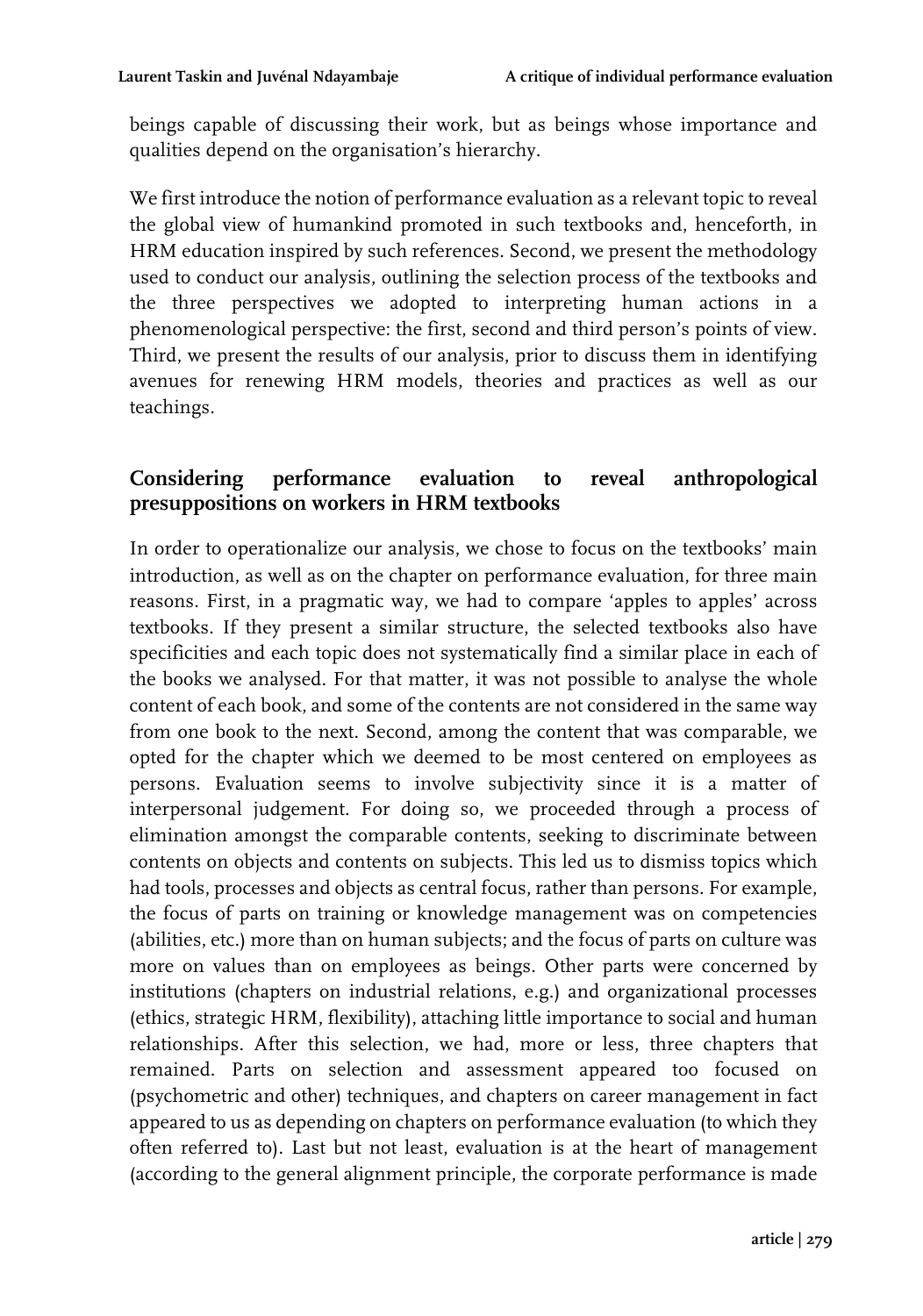of individuals' performance, and corporate objectives determine individual's ones); so, the vision of humans underlying evaluation should reasonably also underlie other practices.

The evaluation of individual performances essentially relates to the processes put in place when it comes to staff appraisals. The use in the textbooks of the term 'appraisal' for what is widely known as an evaluation is noteworthy: the aim is to replace the negative image sometimes associated with evaluations (sanctions) with the more dynamic and positive image of the appraisal, where the objective is to get workers to participate in their own professional and personal development. In this vein, the appraisal is a way of providing recognition in the workplace: it is about identifying and valuing the contribution of each individual based on results achieved, efforts made and skills mobilised.

An individual performance evaluation traditionally takes place in two phases: (a) *observing* an existing situation and (b) *comparing* it to a desirable situation. This is a process that is deeply rooted in our lives, one that takes place constantly whether or not we are aware of it. Evaluating is linked to the act of classifying, and, in social terms, of creating hierarchies. Simply imagine two athletes training together, or two students working on a project, etc. This process also takes place in companies on a daily basis. Employee performance appraisals are a common practice in organisations: we expect to be recruited based on an evaluation of our past or hoped-for performances; we expect to be promoted, to receive feedback, and to grant recognition on the basis of the work we performed; we even expect (other's) firing decisions to be justified with regard to effective work performance.

Furthermore, performance appraisal involves judging one's fellow human beings by analyzing and measuring the results of their work. Yet it is the preserve of the human subject to be able to think for himself and reflect back on his own actions. So what vision does the appraiser have of humans in the workplace when judging the performance of another person with just as much aptitude for reflection as himself? As a corollary of this, and in the context of strategic HRM, where the policies and practices of HRM must contribute to – and even align with – firm's objectives, what is the anthropological representation one has of the worker when the ultimate objective of the performance appraisal is to increase the organisation's competitiveness? It is this question that underpins our investigation.

## **Methodological considerations**

To address this question, we will be reviewing the nine most widely disseminated – and no doubt the most widely read – HRM textbooks used in English- and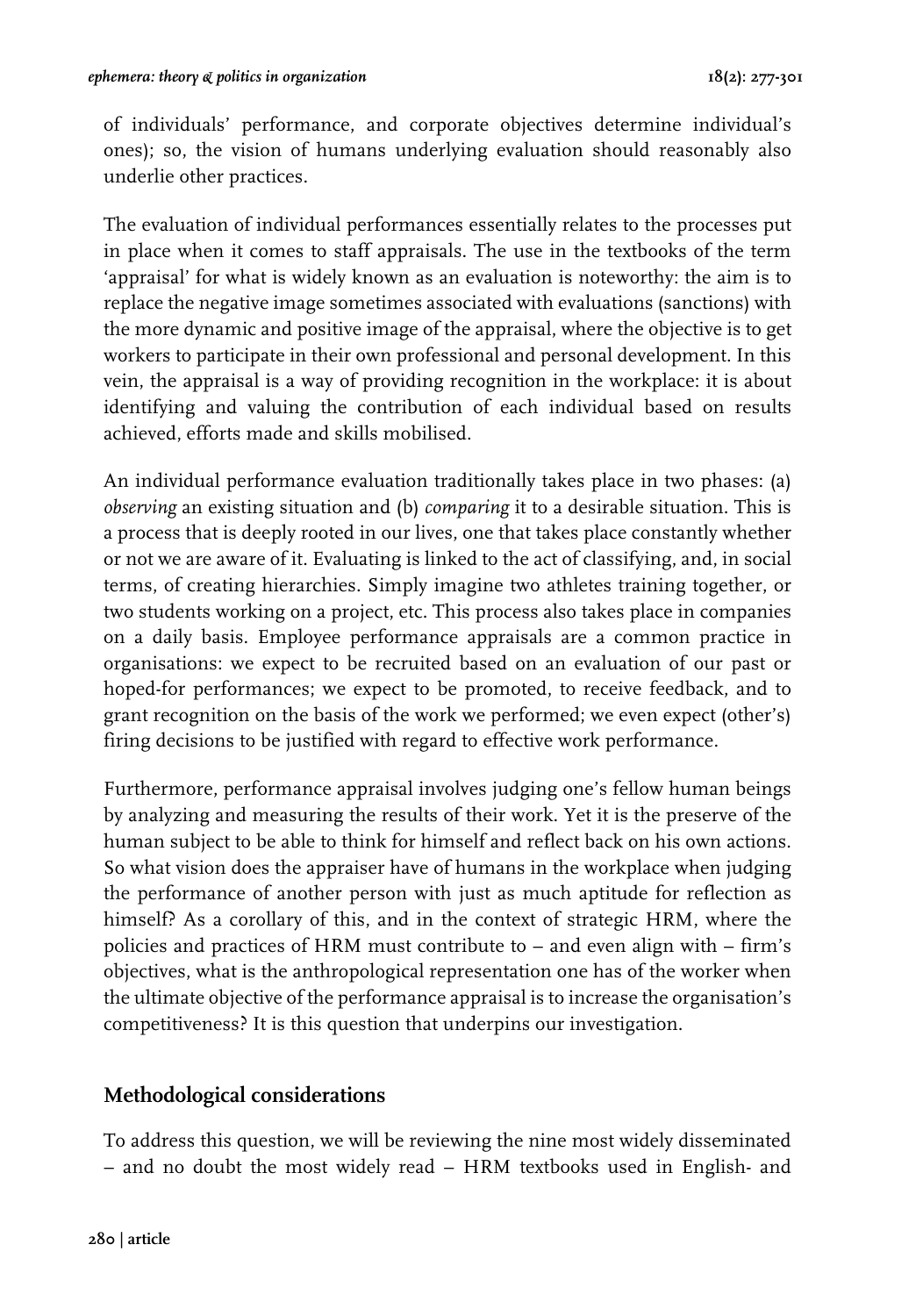French-language business schools in an effort to determine whether they represent a particular anthropological vision of workers. For each text, we analyse and compare a chapter on performance appraisals in order to identify the underlying vision of human beings in the workplace. Our analysis mainly focuses on the objectives and methods used in performance evaluations.

#### *Choice of texts: Dissemination criteria*

In order to identify the most popular HRM textbooks, i.e. those that shape HRM practices and students' vision thereof, we selected nine books, six written in English and three in French.

The first indicator we used was the number of editions published. Second, we also relied on information relating to dissemination. This involved combining three sources: the Amazon rankings (which are based on sales), citations in Google scholar, and bookstore sales in France (for the French-language textbooks). We used a third indicator to ensure that the publications were intended for students: the description of the target readership provided on the back cover. This gave us a list of 15 textbooks, from which nine were selected; these are presented in Table 1.

| Authors                                                     | # of<br>editions | Year  | Title                                                                     | <b>Target</b><br>readership<br>(back cover) | Google<br>scholar<br>citations | Amazon<br>ranking<br>(sellings)                       | 2012 sales<br>(French<br>bookstores) |
|-------------------------------------------------------------|------------------|-------|---------------------------------------------------------------------------|---------------------------------------------|--------------------------------|-------------------------------------------------------|--------------------------------------|
| Armstrong<br>Michael &<br>Taylor Stephen                    | 13               | 2014  | Armstrong's<br>handbook of<br>HRM practice                                | students and<br>practitioners<br>of HRM     | 3095                           | $15(5^{\text{th}})$<br>textbook)                      |                                      |
| Snell Scott.<br>Morris Shad &<br><b>Bohlander</b><br>George | I7               | 2016  | Managing<br>human<br>resources                                            | unspecified                                 | 369                            | $13(4^{th})$<br>textbook)                             |                                      |
| Noe Raymond,<br>Hollenbeck<br>John                          | $\overline{8}$   | 2.012 | Human<br>Resource<br>Management:<br>Gaining a<br>competitive<br>advantage | students                                    | 1,356                          | $8(2^{nd}$<br>textbook)                               |                                      |
| Mathis Robert.<br>Jackson John &<br>Valentine Sean          | 14               | 2013  | Human<br>Resource<br>Management                                           | students                                    | unknown<br>for this<br>edition | $2\left(\mathrm{I}^{\mathrm{st}}\right)$<br>textbook) |                                      |
| Gomez-Mejia<br>Luis, Balkin<br>David & Cardy<br>Robert      | 7                | 20II  | Managing<br>human<br>resources                                            | professionals                               | 000<br>(2004)<br>edition)      | $9(3^{rd}$<br>textbook)                               |                                      |
| Dessler Garry                                               | 14               | 2014  | Human<br>Resource<br>Management                                           | students                                    |                                | 20 $(6^{th}$<br>textbook)                             |                                      |
| Peretti Jean-<br>Marie                                      | 20               | 2015  | Gestion des<br>ressources<br>humaines                                     | students and<br>professionals               | 155 (1987<br>edition)          |                                                       | 1,727 (60,000<br>for all editions)   |
| Cadin Loïc.<br>Guérin<br>Frédéric.<br>Pigeyre               | $\overline{4}$   | 2012  | Gestion des<br>ressources<br>humaines                                     | students and<br>professionals               | 240<br>(20I)<br>edition)       |                                                       | 1,484                                |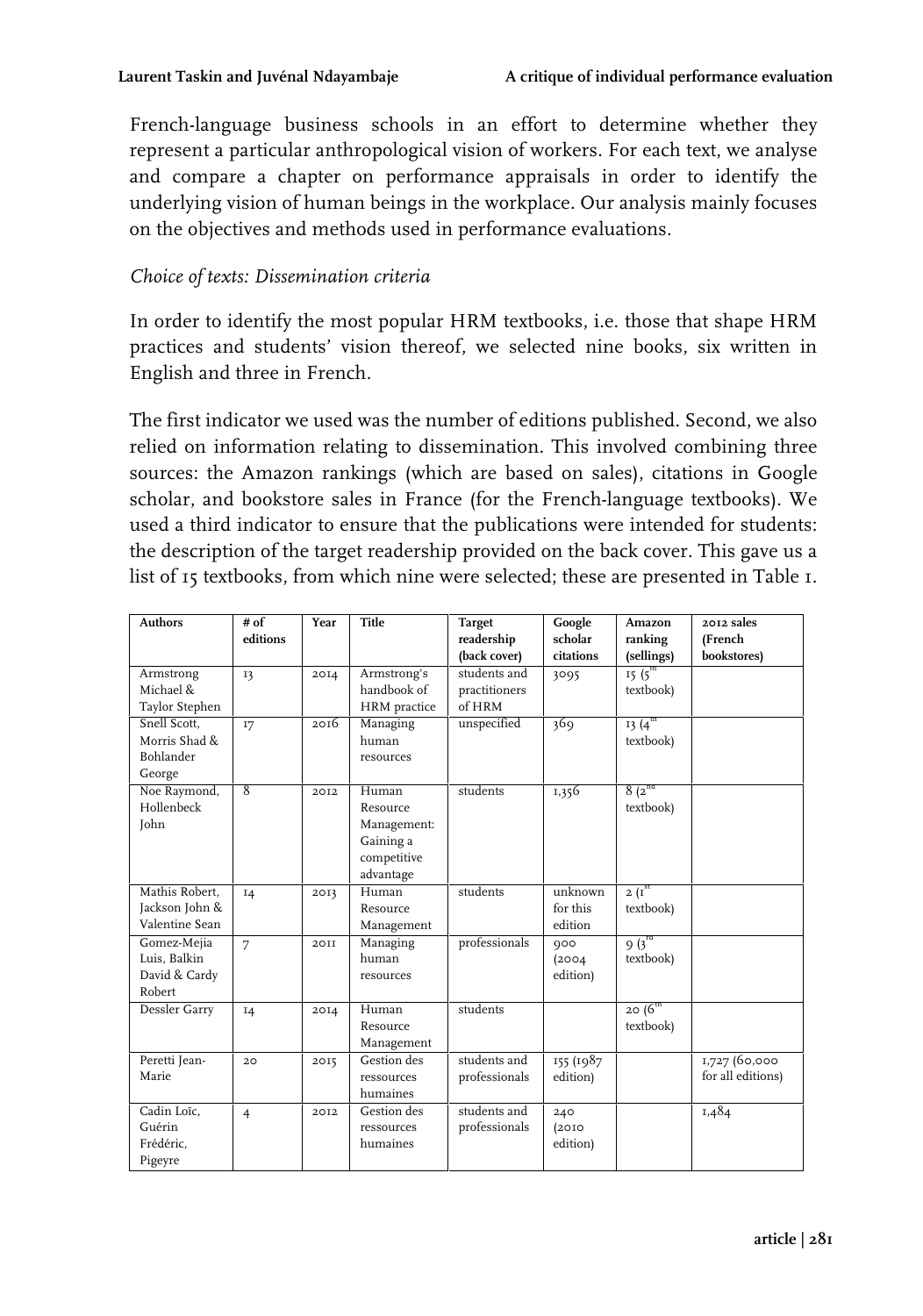| Frédérique &   |                |      |              |               |    |       |
|----------------|----------------|------|--------------|---------------|----|-------|
| Pralong        |                |      |              |               |    |       |
| Thévenet M.,   | $\overline{4}$ | 2015 | Fonctions RH | students and  | 29 | 5,101 |
| Dejoux C.,     |                |      |              | professionals |    |       |
| Bender A.-F.,  |                |      |              |               |    |       |
| Condomines     |                |      |              |               |    |       |
| B., Marbot E., |                |      |              |               |    |       |
| Normand E.,    |                |      |              |               |    |       |
| Pennaforte A., |                |      |              |               |    |       |
| Silva F.,      |                |      |              |               |    |       |
| Storhaye P.    |                |      |              |               |    |       |

**Table 1: Selection of HRM textbooks**

#### *A phenomenological approach to the practice of individual performance evaluation*

One of the fundamental theses of phenomenology is that what is real is ambiguous and that all sensitive data and situations have the capacity to appear differently. For that which is seen by the perceiving subject, is not only seen in broad contours, but also in profile and perspective (Merleau-Ponty, 1945). A *phenomenon*, i.e. that which presents itself to our consciousness or is perceived by the senses, is never a complete whole and never bounded. Anything can only be perceived in a broader environment. According to Merleau-Ponty, to perceive is to perceive a figure against a background. What comes first in perception is the environment, the totality of the phenomenal field within which figures appear and are connected and contrasted, some of them being objects of attention and others objects of inattention (Merleau-Ponty, 1945: 18). Taking the perceptive experience as the rudimentary model of all human activities, Merleau-Ponty argues that when analysing reality the perceptive experience prohibits us from stopping at a particular privileged or globalising perspective. For 'all perception, even that of ideas, is always the perception of a figure against a background' (Roviello, 1992: 165). This phenomenological perspective suggests that in order to account for an intentional act, from a methodological point of view, a fluctuation of perspectives is required. Essentially there are three methodological standpoints one can adopt with respect to a human act or a social phenomenon: that of the first person (actor), that of the second person (actor insofar as s/he interacts with another actor) and that of the third person (observer).

The perspective of the third person is that which is supposed to be objective with regard to the reality being analysed. What is crucial in this scenario is that the description of the agent's situation and the attribution of rationality to that agent must be objective. The subject observes the phenomenon or the performance of an act as an impartial spectator. This method is comparable to the approach adopted in the natural sciences. Just as scientists use natural phenomena to identify general laws with objective structures, those who defend the third-person methodology want to do the same for the social world. Hempel (1965), for example, believed that an act is explained by the effective dispositions of the actor that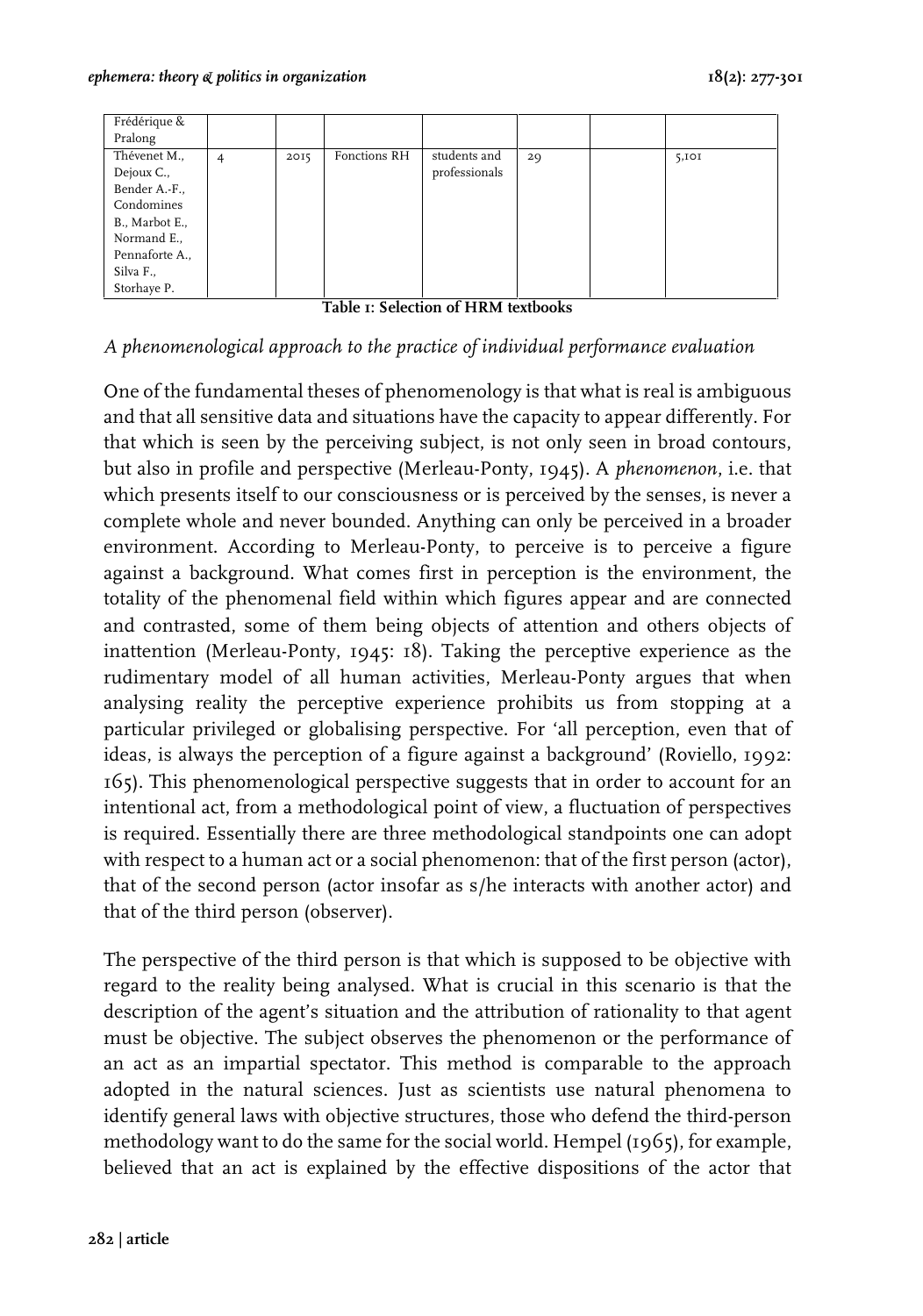underpin his actions, and not by what he is supposed to do given his beliefs and desires. Many theorists working on actions have remarked that because of the position of the third person, the observing subject does not have access to the actors' reasons for acting and can do no more than establish a hypothesis.

By settling for the position of the third person, we are at risk of misunderstanding the norms that determine one's actions and, in the form of often implicit knowledge, guide one's behaviour. The merit of the first-person methodology is therefore the ability to consider not only the regular nature of one's actions but also the actors' motivations when trying to account for human activities. For Weber (1971), that which makes an activity human is its purpose. On this basis he defined his concept of rational interpretation as part of a theory of intentional social action. He wanted to emphasise the fact that human activity communicates subjective meaning, in other words the notion that the meaning of a particular act is to be found in the perspective of the actor concerned. According to this methodological individualism, human activity can only be understood from the interior (Bohman, 1991: 148). This is a hermeneutical approach which makes it possible to perceive human beings as autonomous and self-interpreting subjects.

Another perspective one can adopt in relation to an act is that of the second person. This is the case of a communicative action, i.e. one that is oriented towards mutual understanding. Actors meet as locutors and auditors to agree on something, they meet as 'second persons' (Habermas, 2003: 69). This notion of the second person's attitude is linked to Habermas's distinction between instrumental action and communicative action. For Habermas, these are two types of elementary actions, and one cannot be reduced to the other (Habermas, 2003: 70). An instrumental action is of a non-linguistic nature; it is how an actor intervenes in the world in order to achieve determined ends by choosing and by using the appropriate means. It refers to daily or craft activities such as running, putting something back in its place, hammering or sawing. The second type of action refers to linguistic enunciations or acts of speech – as Austin taught us, to speak is to act. Linguistic enunciations are actions through which a locutor seeks to reach an understanding with another person about something that exists in the world.

Over the following pages, we will endeavour to determine which of the three perspectives just described is at work in the evaluation of worker performance, before going on to reveal the vision of humans that can be associated to this perspective. To do this, we will consider the role played by the actors who intervene in the evaluation process as well as the perspective they take for their intervention. Our consideration of these three perspectives when it comes to interpreting human actions provides the framework through which we offer a reading of the nine textbooks and will serve as a guide in our presentation of the implicit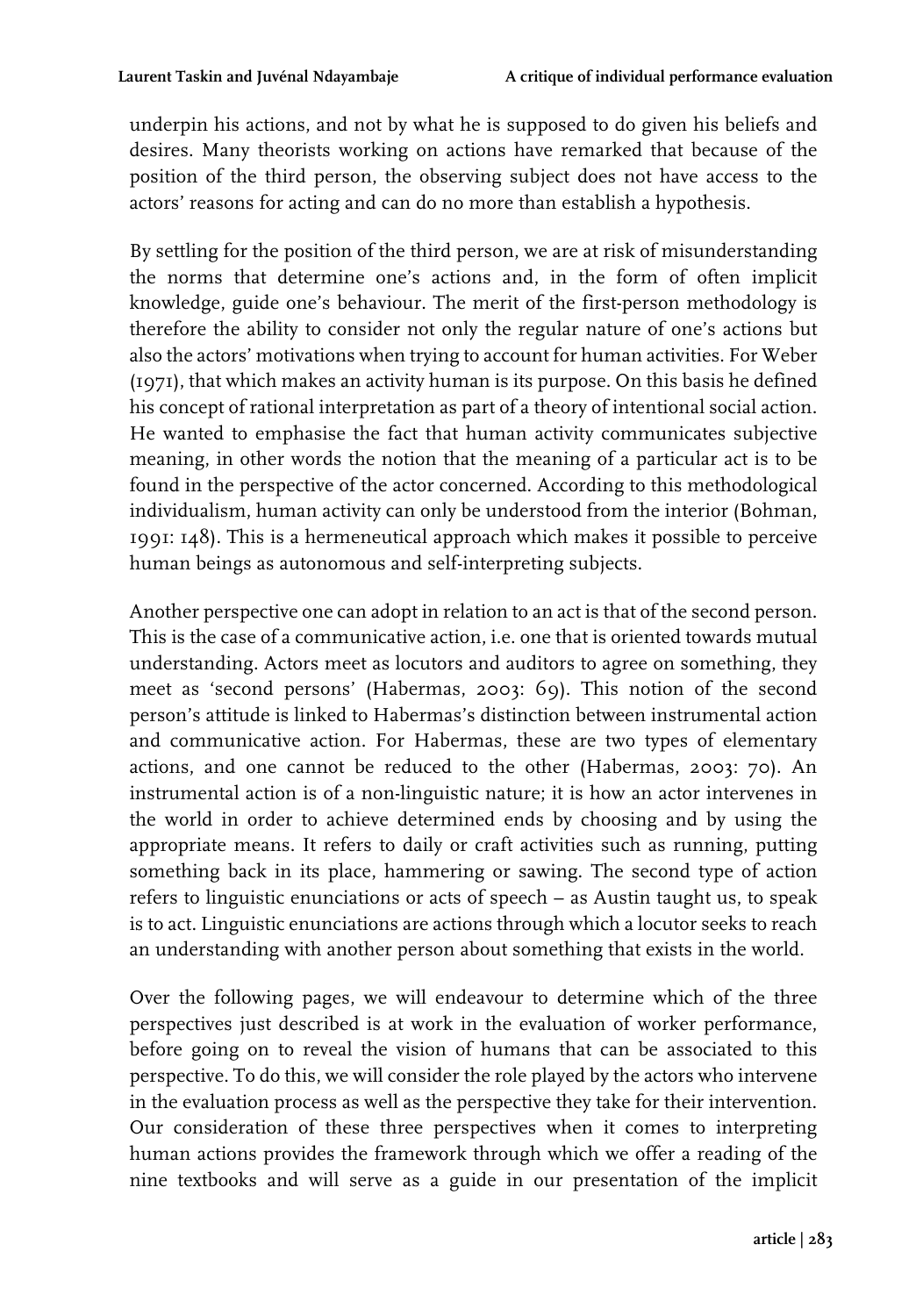anthropological visions found therein. The methodological presupposition that acts as the common thread for all that follows is that in order to adequately account for an intentional act, all three of the perspectives described above must be mobilised. We will show that the nine textbooks analysed largely share the same vision of humans in the workplace and do not draw on such multiple perspective.

# **Phenomenological considerations on the taken-for-granted assumptions on workers' anthropology in management, in the context of performance evaluation.**

#### *Part one: The observation phase*

Declarative evaluation: According to the textbooks analysed, people from several different categories can serve as evaluators of employee's performance: managers, colleagues, staff teams, clients, etc. Mathis et al. (2014) believe that anyone who is familiar with an employee can evaluate his performance. However, they also assert that the role of evaluating employees falls to the manager, since orienting employee performance is one of his most important responsibilities (Mathis et al., 2014). Noe et al. (2012) also argue that managers are responsible for staff evaluations as they are best informed about their performance and about job requirements:

Managers are the most frequently used source of performance information. It is usually safe to assume that supervisors have extensive knowledge of the job requirements and that they have the ability to rate their employees. (Noe et al., 2012: 371)

Whether performance evaluation is conducted by managers, colleagues or clients, these textbooks present the evaluator as a third-person judge of the work results and/or behaviour of employees. While it is true that seven of the nine books analysed present self-evaluation as a possible performance appraisal method, this approach, often adopted as a scheme that is pre-established by management, is seen as no more than preparatory work ahead of the interview with the manager, who is primarily responsible for appraising employee performance, especially for administrative purposes such as determining promotions, salary increases or dismissals (Snell et al., 2016; Condomines and Pennaforte, 2015). Self-evaluation in most cases plays no more than a supporting role as part of a formal evaluation process. Condomines and Pennaforte (2015) are quick to place self-evaluation in the category of what they call declarative methods, in opposition to dialogical methods, i.e. interviews. They place self-evaluation in the same category as the 180°, 360°, and 540° feedback methods.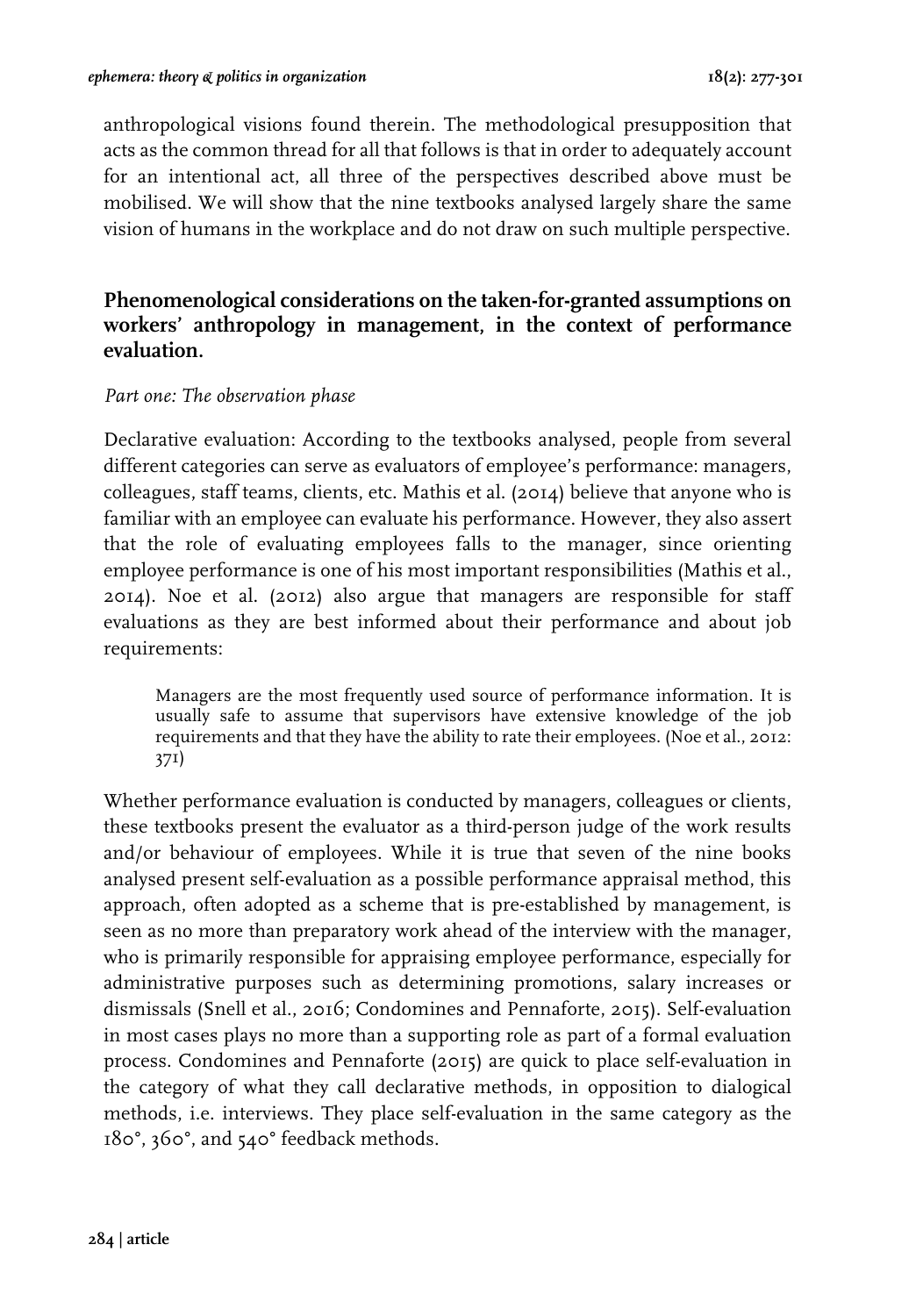In most cases, a performance evaluation is followed by an interview during which the employee receives feedback. As well as a possible discussion relating to salary, the evaluator may discuss with the employee the possible causes of the difficulties encountered and together they may draw up an action plan in order to improve his performance. But the most important part of the evaluation process is already completed in the first phase, and the self-evaluation, whether presented as an essay or via a standard form, simply serves to assist the evaluator responsible. The feedback given to the employee by the manager during the interview is no more than informative. The employee himself only plays a secondary role in response to what is effectively a *fait accompli*. It is in light of this situation that Gomez-Mejia et al. (2012) point out that many managers dread the post-evaluation interview, especially when they have no good news to announce, and that training courses have been devised specifically to manage these meetings.

Many managers dread the performance appraisal, particularly if they do not have good news to impart. The HR department or an external group, such as a management association or consulting group, can help managers by offering training in conducting interviews, providing role-play practice, and offering advice on thorny issues. (Gomez-Mejia et al., 2012: 240)

Performance evaluations, as presented in the selected textbooks, are therefore *unilaterally declarative*. They are a process in which the evaluator, without requiring the employee's agreement, declares whether or not the latter's performance satisfies company requirements. This is clearly a third-person action conducted with total indifference for the employee's subjective experience. This declarative form of evaluation usually takes place with the help of various techniques: rating scale, essay, mixed-standard scale, etc. Given the direct nature of the evaluation process, the rating scale is the most commonly used technique (Mathis et al., 2014).

Although their book presents evaluation methods based on the declarative approach, Armstrong and Taylor (2014) seem to find them unsatisfactory and argue for the inclusion in the evaluation process of dialogue and consent on the basis that the declarative evaluation carries connotations as an instrument for command and control.

Indeed, there are those, including the writers of this handbook, who prefer to avoid the use of the phrase performance appraisal altogether because of its connotations with the worst aspects of traditional merit rating, i.e. top-down pronouncement by managers on what they think of their subordinates, which is used as an instrument for command and control. (Armstrong and Taylor, 2014: 334)

Dissymmetric influence: The primary aim of employee performance evaluations is to serve organization's interests. The contribution made by employees to the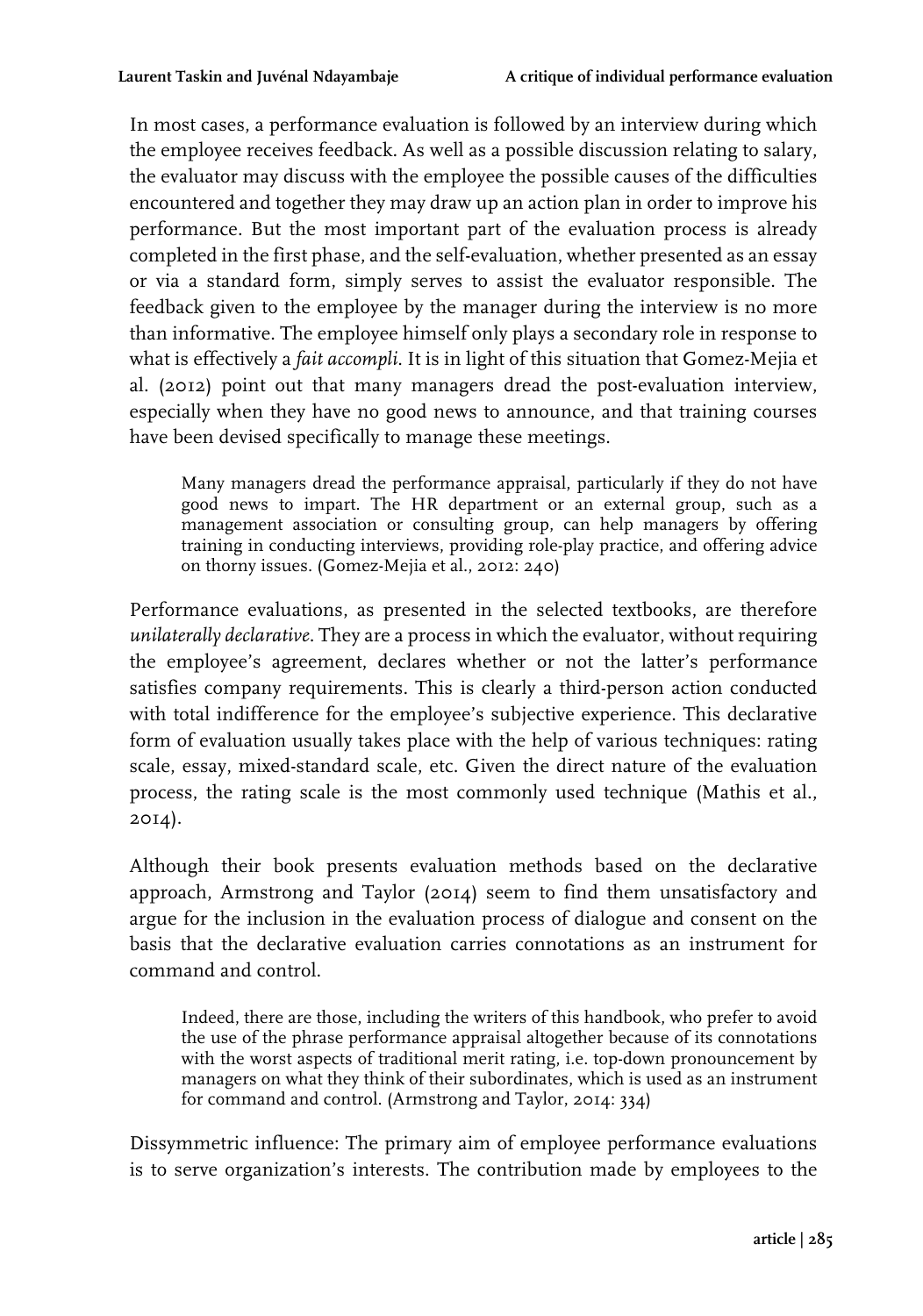organisation's objectives is part of the concept of company performance itself (Thévenet et al., 2015). In order to achieve an organisation's objectives, HRM must therefore have an influence on employees. The performance evaluation is part of this. For both Noe et al. (2012) and Thévenet et al. (2015), HRM is by definition a practice that aims to influence the behaviour, attitudes and performance of employees.

As can be seen from Table 2 (see below), when looking closely at these textbooks, it becomes clear that all of them present the *influence* of management on employees' behaviour as the objective of performance evaluation. This influence is implicit in the objectives of performance evaluation and is directly or indirectly referred to using various terms such as *serving company strategy, professional support*, *contributing to organisation's objectives*, and, above all, *staff development*.

HRM is about people's behaviour. It is difficult to act on and influence behaviour, but that remains the core of HRM. (Thévenet et al., 2015: 25, our translation)

Good performance management systems have the capability to influence employee behavior and improve an organization's performance. (Snell et al., 2016: 300-301)

The desire to influence employees has an impact on the choice of evaluation methods. These methods are mostly modelled and drawn up based on the anticipated behaviour of employees. In this respect, the method that appears to be the most representative in the textbooks selected is the so-called scientific management method.

From this perspective, it is the notion of one's position that constitutes a vector for objectivity, for it is by adjusting criteria to the position requirements that one can progress towards greater objectification. The position requirements are translated in terms of performance-generating behaviour. (Cadin et al., 2012: 407, our translation)

Cadin and colleagues cite examples given by Morgan, where the evaluator must indicate whether or not the store employee welcomes customers with a smile, makes eye contact with them, has good knowledge of the codes for food items when it comes to taking orders, whether clients have to repeat their orders, etc.

This influence process is dissymmetric in nature. Indeed, only employees must adapt and adjust to the objectives of the organisation, while the reverse is not envisaged. Only employees must change to suit the firm's strategies, what makes it clear that it is up to the workforce to adapt both quantitatively and qualitatively to the objectives of the company:

HRM must contribute to the objectives of the company and the implementation of its strategy. Profitability, growth and development objectives are reflected by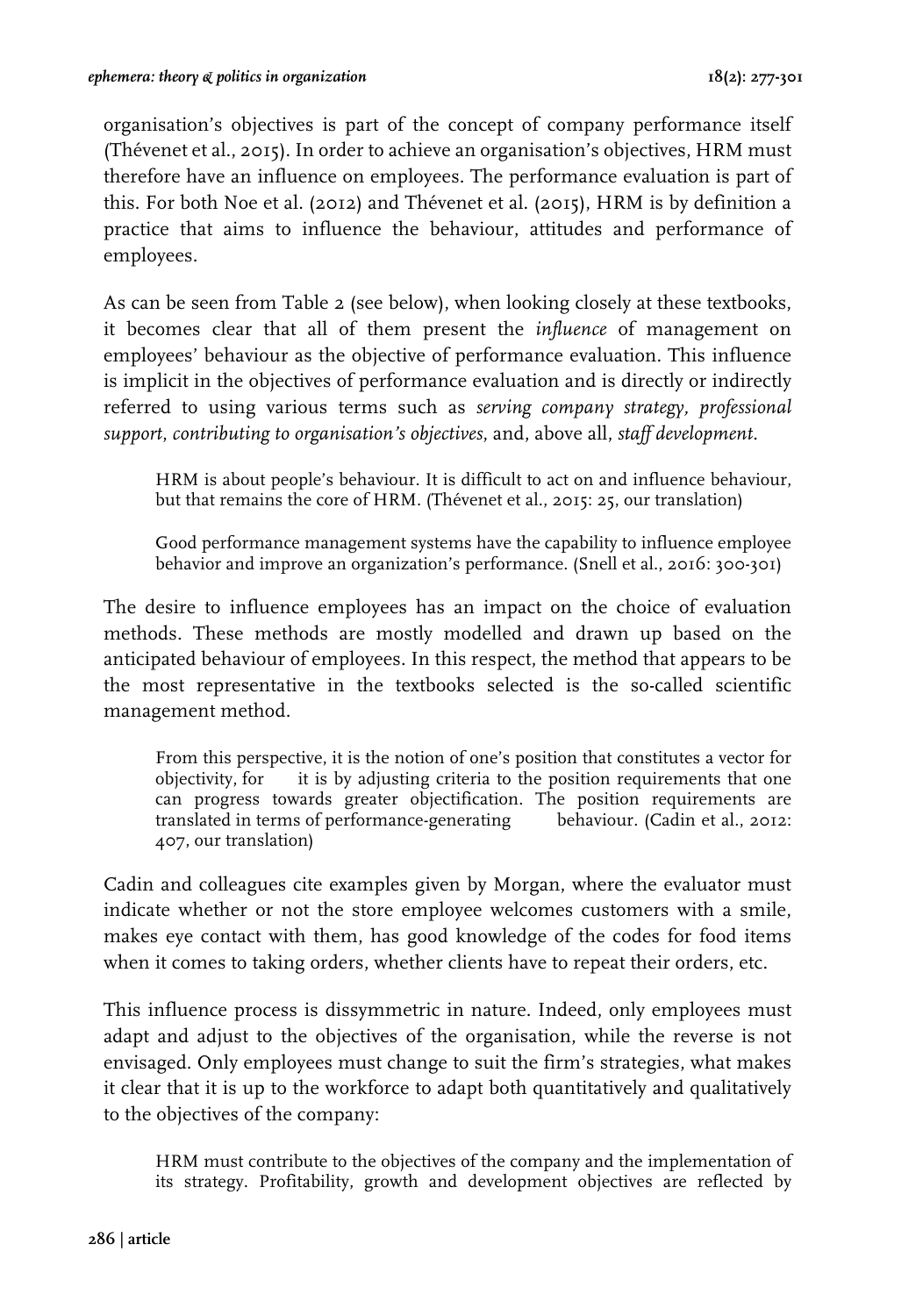quantitative and qualitative adaptations on the part of the workforce. When an objective is broken down in terms of the means and resources needed to achieve it, this also concerns human resources, whose contribution can be verified retrospectively. (Thévenet et al., 2015: 6, our translation)

Although performance evaluation involves people judging the work of their fellow human beings, according to the selected textbooks only one party is supposed to influence the other. There is no mention anywhere in the texts we analysed to the notion that employees are also supposed to influence management. Everything is presented as if employees were intended to be in a position of submission.

This dissymmetric influence underscores the ambiguity of the concept of human resources. Does the term 'human resources' indicate that the people working in a company are resources and should be 'used' as such, or that they are resources to be valued? Under the former interpretation, HRM appears as a technocratic way to manage humans:

A few years ago, "personnel" simply referred to the administration of people's situations, whereas HRM was suggestive of sophisticated tools and techniques that could be used to take individuals and their development into account. Today, HRM sometimes appears as an overly technocratic approach to managing social relations which fails to sufficiently account for individual situations and wishes. (Thévenet et al., 2015: 12, our translation)

This technocratic approach to human resource management appears to be in line with the objectives of HRM and with the concept of the human resource strategy as shared in the textbooks we analyzed:

A human resource strategy refers to a firm's deliberate use of human resources to help gain or maintain an edge against its competitors in the marketplace. It is the grand plan or general approach an organization adopts to ensure that it effectively uses its people to accomplish its mission. (Gomez-Mejia et al., 2012: 2)

With regard to the objectives of the performance evaluation and to the interview where it is discussed – which usually follows the evaluation process itself – the relationship between the evaluator and the employee implies a first-person perspective. Although it is conducted in a unilaterally declarative manner, the evaluation, insofar as it targets staff development and to the extent that this development is the subject of the interview that follows the evaluation process, takes the capacities and interests of the employee into account. But where the interaction between the evaluator and the employee is designed to allow the former to exert dissymmetric influence on the latter, the first-person perspective at work, as we will discuss below, becomes perverted.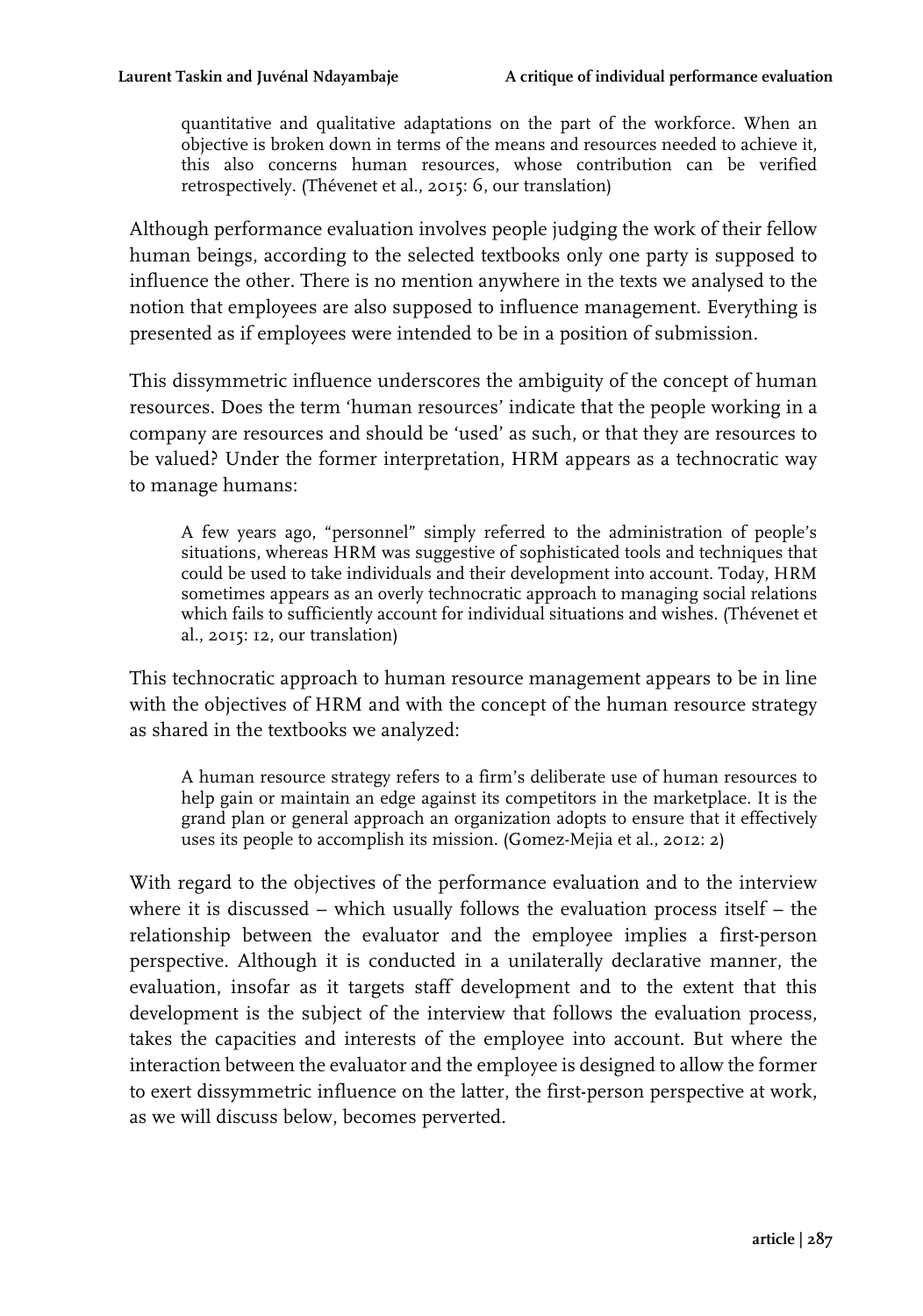| Objectives                                                                                        | Methods                                                                                                                                                                                                                         | Authors                                                                                                                                                                                                                 |
|---------------------------------------------------------------------------------------------------|---------------------------------------------------------------------------------------------------------------------------------------------------------------------------------------------------------------------------------|-------------------------------------------------------------------------------------------------------------------------------------------------------------------------------------------------------------------------|
| Company<br>performance                                                                            | Rating scale<br>Comparison between<br>performance objectives<br>and results                                                                                                                                                     | Thévenet et al. (2015: 123; 133-134)<br>Thévenet et al. (2015: 105; 117-123)                                                                                                                                            |
| Steer company<br>performance and<br>objectives, as well as<br>support professional<br>development | Rating scale<br>Comparative and<br>attributive approaches;<br>personality test                                                                                                                                                  | Peretti (2015: 83-88)<br>Noe et al. (2012: 341-344; 350-355)                                                                                                                                                            |
| Administrative and<br>developmental                                                               | Binary appraisal (yes or no)<br>Comparative and absolute<br>judgement<br>Attributive method, rating<br>scale<br>Comparison against<br>company objectives, rating<br>scale<br>Overall evaluation,<br>evaluation via rating scale | Cadin et al. (2012: 406-409; 420)<br>Gomez-Mejia et al. (2012: 223; 226-<br>229)<br>Snell et al. (2016: 302; 311; 317-325)<br>Mathis et al. (2014: 340-341; 350)<br>Armstrong and Taylor (2014: 335-336;<br>$339 - 340$ |

**Table 2: Objectives and methods of individual performance evaluation**

Concluding observations: To summarize our phenomenological analysis, let us remind the reader that to account fully for any reality, one needs to mobilize different perspectives, since reality, and in particular human reality, is complex and can never be seen at once as a complete whole. In perception, for instance, whatever is given to a perceiving subject is given in limited aspects and in perspective. The perceiver looks at the object from a certain angle and distance, under specific lightning conditions, with a certain focus, mood, memory, conceptual scheme, etc. All of these factors affect the way the object is recognized by the perceiver. Similarly, the way we perceive an organization or a management practice such as performance appraisal depends on the perspective we adopt. This is why we chose to use the three phenomenological perspectives as our analytical framework for bringing to light the anthropological vision that is underneath performance evaluation.

By looking at the way the evaluation process is presented, we observed that only two perspectives are considered: the third- and the first-person perspectives. Management tends to favour the observer's perspective, the point of view which is detached from the reality being considered and the participant's perspective, namely, the point of view of the person being evaluated. The second-person perspective, i.e. the consideration of two persons linguistically interacting with one another, is ignored. The evaluation involves one-way influence. The management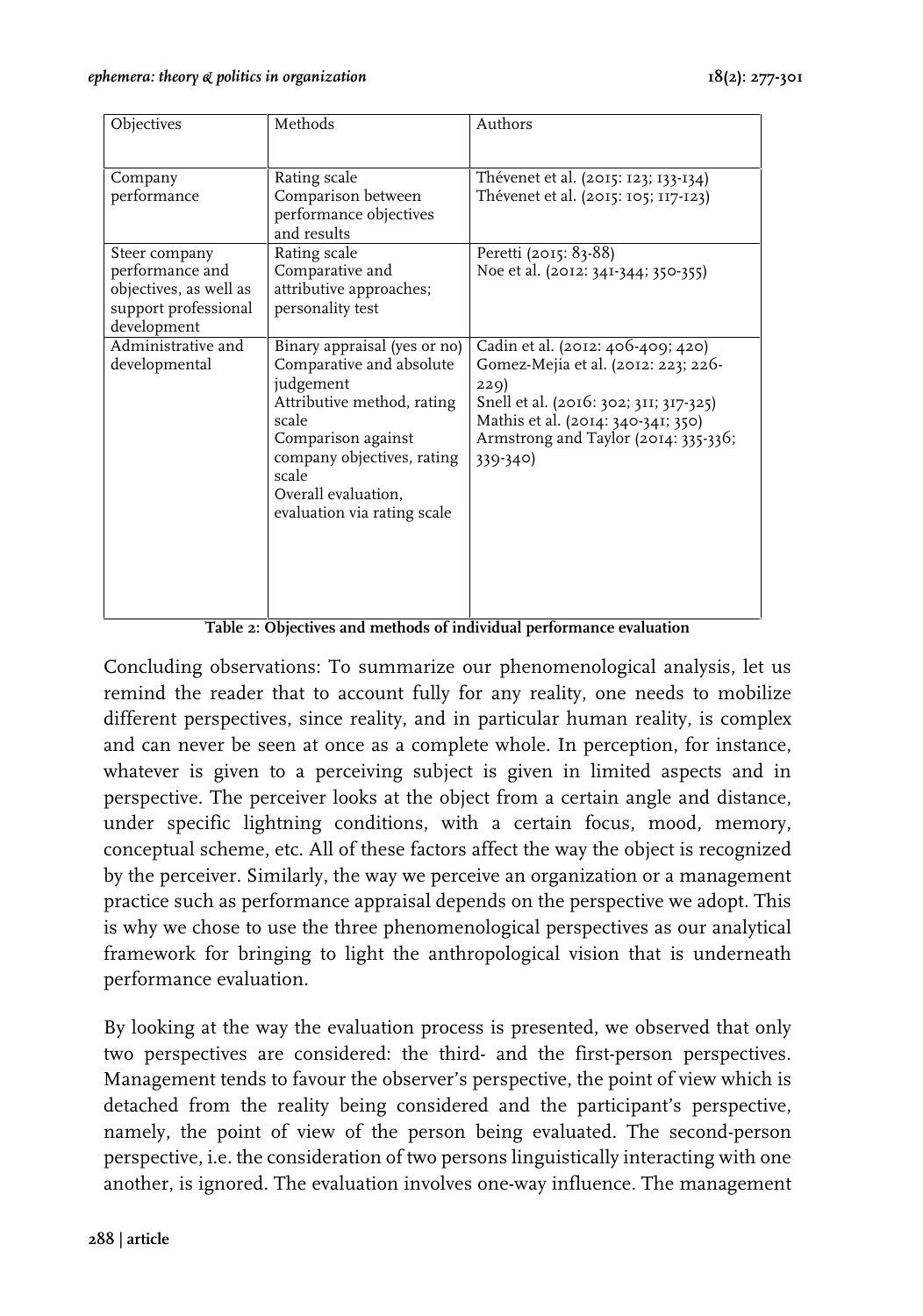seeks to influence employees' behaviour and performance without expecting any influence from employees. Moreover, performance appraisal is just a matter of getting and providing information. It is 'the process through which an organization gets information on how well an employee is doing his or her job [and] providing employees with information regarding their performance effectiveness' (Noe et al., 2012: 341). In these two respects, employees are not involved as persons capable of saying 'yes' or 'no' about what concerns them.

But the second-person perspective is even richer than the other two perspectives. It has three forms. The first form is to see another person's situation from one's own perspective. We adopt the second-person perspective when we explicitly or implicitly use our experience to understand other people's experience. In that respect, the second-person perspective is *replicating* (Pauen, 2012). The second form of second-person perspective is to see oneself or one's own situation from the other's perspective (Bohman, 2001). Human interaction in research involves such a perspective. The second-person research occurs, for instance, when we inquire with others in a group about our shared mission or norms. Here taking the second-person perspective means seeking to learn from each other by willingly giving and receiving feedback (Reason and Torbert, 2001). It is the perspective of reflexivity. The third form of the second-person perspective is the dialogic meeting of two persons. Taking the second-person perspective here means moving back and forth from my perspective to another person's perspective, seeking a mutual understanding about something (McCarthy, 1994). What distinguishes the second from the third form is the purpose of interaction. In the second form, we want to understand ourselves, while in the third form the goal is to reach an agreement about something. The second-person perspective we regret to be missing in performance evaluation is in its second and third form.

By considering the three perspectives on intentional actions, we have looked at the roles of the evaluator and of the employee, the way in which the evaluation is conducted, and the goal of the performance evaluation. This approach enabled us to identify two common characteristics found in all nine textbooks: the unilaterally declarative form of the evaluation and the dissymmetric influence exerted by management on employees. These characteristics, respectively associated with the third-person and first-person perspectives, are particularly – although not exclusively – identifiable in the objectives and methods that are cited in Table 2.

#### *Part two: The analytical phase*

Having identified the declarative nature of the appraisal and the dissymmetric influence inherent in the objectives of performance evaluation, we can now turn to the identification of the anthropological consideration of the worker underlying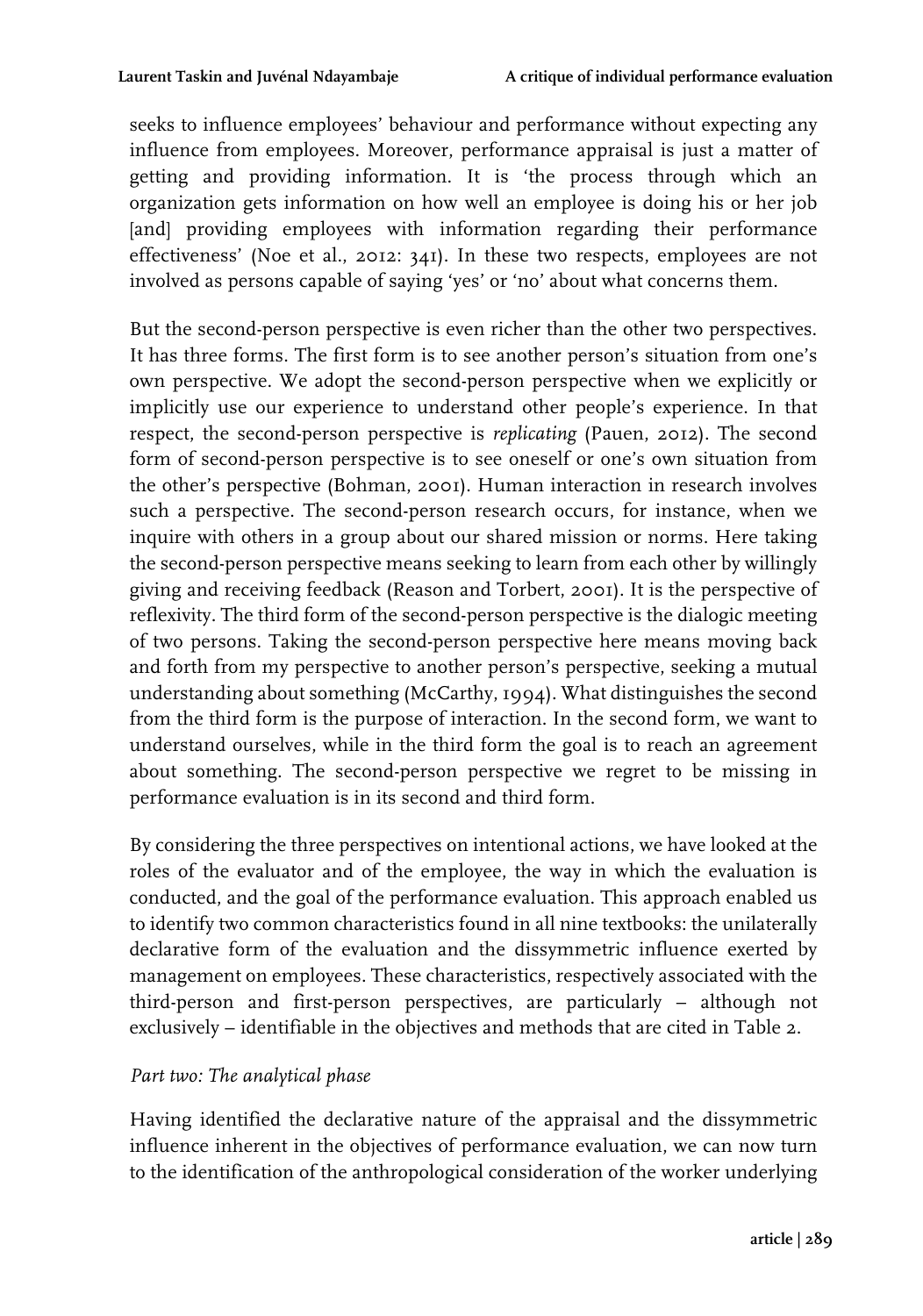performance evaluation (and the relationship between the evaluator and the employee it entails). The two methodological approaches we presented led us to highlight two aspects of the instrumental vision of humans in the workplace: objectification and subjectification.

Objectification of workers: The status of the organisation, of the worker and of the relationship between the two varies depending whether one considers them from the observer's or the participant's point of view. The evaluation methods reveal the perspective that is adopted by the evaluator. When the worker is evaluated using a predetermined and standardised evaluation grid based on the organization's requirements and objectives, without any intersubjective interaction, the evaluator addresses the worker from the third-person perspective. In this process, the employee is dealing with the organisation as a system: the organisation, which is the ultimate evaluator and the intended recipient of the results of the evaluation, is presented to the employee as an entity that exists in its own right, independently of the human beings that work for it. Because of its systemic nature, the organisation is an institution that extends beyond both the evaluating individual and the evaluated individual, even though it is they who allow it to exist.

Under the third-person perspective, where the *system* is given greater consideration than the individual, the evaluator interacts with the employee at once as the subject of an action and as an element of the system. In this process, the employee does not feel as if he is in a relationship with another subject but rather with a system. From the systemic point of view, the organisation is a formal structure with an established internal order and a series of rules governing its operations and the roles that must be fulfilled (Hatch and Cunliffe, 2006). Under the third-person perspective, the organisation therefore appears as an abstract entity, and the human in the workplace as an *abstract element* of that entity.

Let us be clear: it is not our intention to denounce the third-person perspective and the associated systemic nature of the organisation. This perspective is necessary if one is to adequately account for a particular action or social phenomenon. The very idea of a performance evaluation implies the need for objectification, i.e. a certain detachment of an action from its author. A performance evaluation considers the results achieved. This implies that objectives have first been identified. Yet these often depend on the departments and positions occupied by employees.

What we critique in this analysis is the over-reliance on the third-person perspective and on the systemic nature of the organisation when it comes to evaluating employees' performances. We question the fact that the systemic action is privileged in an effort to construct and manage employee performances, because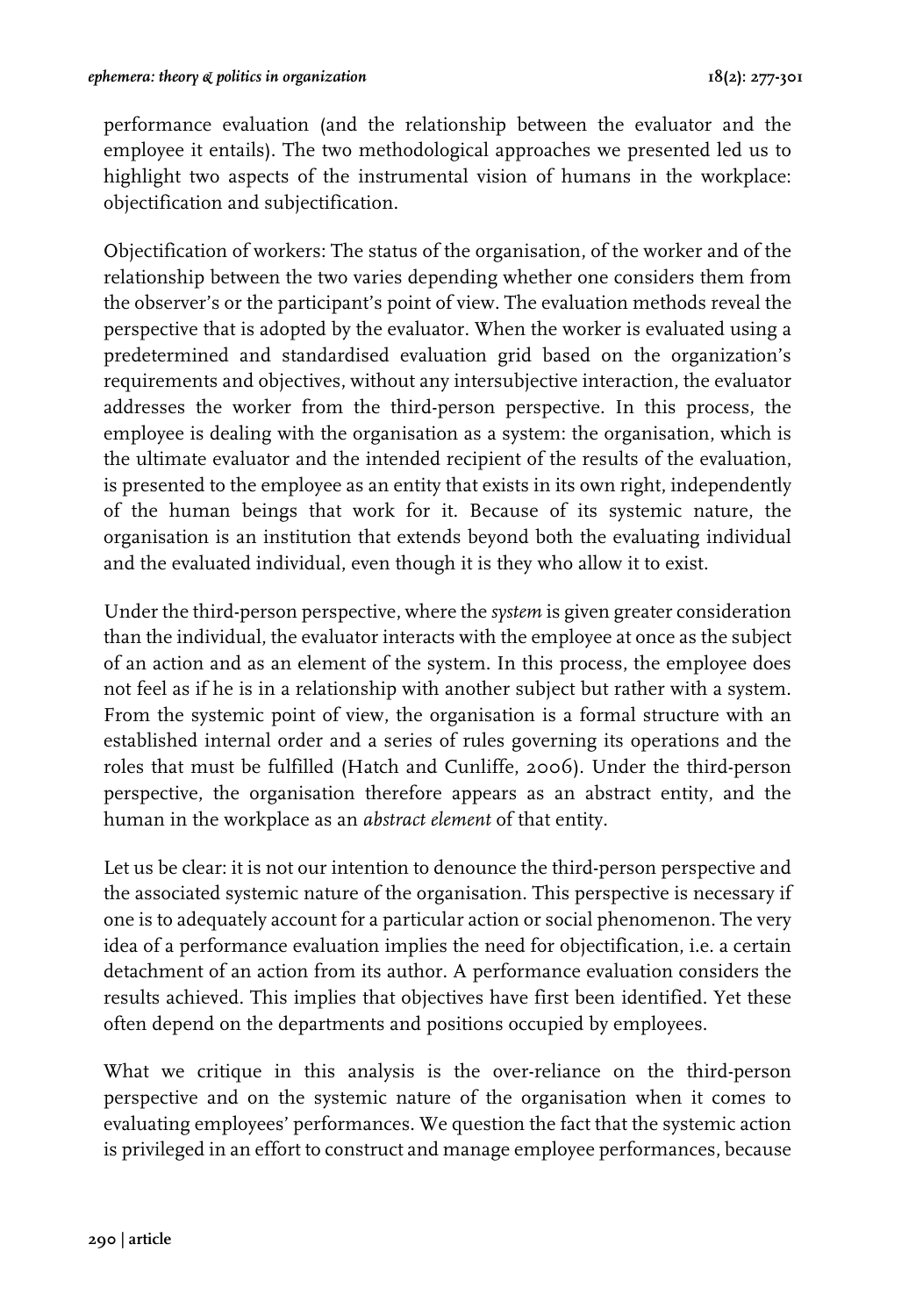under this approach the worker is not only considered as an abstract element of an abstract entity but also as a *predetermined being*.

By exclusively adopting the position of an observer, the evaluator does not expect to be surprised by the experience of the employee. The anticipated behaviour of the employee, together with the norms, categories and objectives of the organisation, form the evaluation framework. While such a framework makes it possible to obtain information about performance, the evaluator cannot be surprised by the experiences of the employee as told from his perspective. The employee is not evaluated as being capable of self-determination. His subjectivity appears to be reified. Yet HRM is most widely interpreted as a reference framework for the organisation, built on the idea of giving workers as much autonomy and responsibility as possible, as well as the idea of recognising their contribution and sense of utility (Morgan, 1997). It is therefore legitimate to ask whether the practice of evaluating employee performances, as it is presented in the textbooks analysed herein, does not in fact run counter to the very notion of HRM itself.

The evaluation methods proposed in these textbooks suggest a craving for objectivity at the expense of the worker's capacity for reflection and selfdetermination. From the spectator's perspective, a declarative evaluation involves an objectivist and positivist epistemology. Positivist epistemology presupposes that one can find out what is really going on in an organisation by categorising and scientifically measuring the behaviour of people and systems (Hatch and Cunliffe, 2006). Positivist organisation theorists study organisations as objective entities and develop methods borrowed from the natural sciences. They seek objectivity because they believe that subjectivity damages scientific rigour. Favouring empirical and quantitative methods, they adopt an approach which privileges a position that is non-reflexive and ostensibly neutral from an axiological standpoint. Seen from this perspective, social structures are objects insofar as they are detached from human consciousness and intersubjective interactions.

As clearly demonstrated by Morgan (1997) in his organisation theory, which looks at the systemic nature of organisations, these appear as machines from the observer's point of view. The dominant mechanist approach adopted in the textbooks analysed here sees humans in the workplace as machine parts, each with a clear role in ensuring the whole operates correctly. It is clear that the declarative form of performance evaluation methods and the methodological approach of the third-person perspective, which are closely linked, involve a certain objectification of the employee, who is presented as if s/he were devoid of consciousness, intentionality and desire.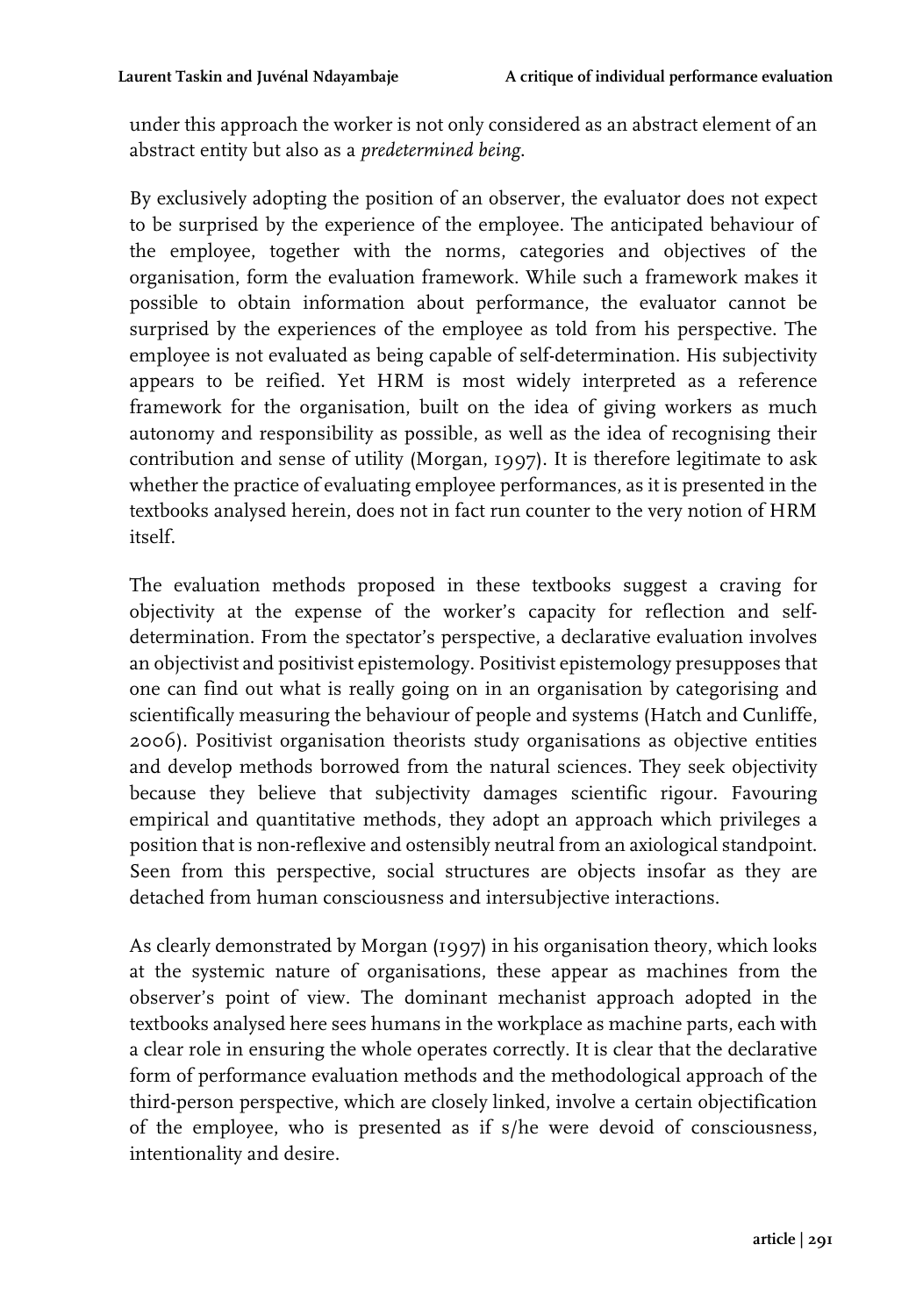Subjectification of workers: The instrumental vision of humans in the workplace, as it has just been presented through the concept of objectification, is linked to the declarative nature of employee performance evaluations and the objectifying attitude of the evaluator. As already explained, the third-person perspective is not the only one found in the evaluation process. The objectives of the evaluation and the dissymmetric influence inherent in those objectives show us that there is a moment of empathy in the evaluation process. This empathy, which is indicative of a first-person perspective, manifests itself in the developmental objective targeted by the evaluation process.

When a manager invites employees to participate in an evaluation process based on self-evaluation, and shows how this exercise will contribute to their personal and professional development, he adopts a first-person perspective. He addresses them as subjects with consciousness, intentionality and desires. Through this approach, the evaluation practice is intended to be *in sync* with the aspirations of the employee, and both the evaluator and the employee are therefore seen as beings with desires. According to Spinoza's anthropology, *conatus* is the ability to fulfil one's desires in the first person (Lordon, 2010).

Adopting this perspective, however, does not prevent from an instrumental vision of humans in the workplace, one in which they are involved in the instrumental action of another without any prior mutual understanding. Even from a firstperson perspective, as long as the performance evaluation involves dissymmetric influence, it is based on a relationship of power. By definition, power is the capacity to influence others' behaviour. The relationship of power at work in the performance evaluation process is underscored in Thévenet et al.'s textbook. In their search for performance, organisations try to mobilise individual commitment – a source of performance – as much as possible. The appraisal interview is one of the tools used to serve this performance-oriented mindset. But how does the performance evaluation become a tool that serves the ideology of performance? It is through the mechanism that captures the desires of others that the evaluation becomes a tool for dissymmetric influence and the ideology of performance. The relationship of power that hides behind the facade of the performance evaluation objectives consists in capturing the desires of the worker.

As clearly demonstrated by Lordon (2010), the wage-earning class is a meeting between two liberties and two projects – and therefore between two desires. As soon as a company adopts a practice that involves dissymmetric influence, the desire of the employee is forced to align with the dominant desire of the company. Staff performance evaluations conducted in a unilaterally declarative manner and which, at the same time, are designed to influence employees' behaviour, appear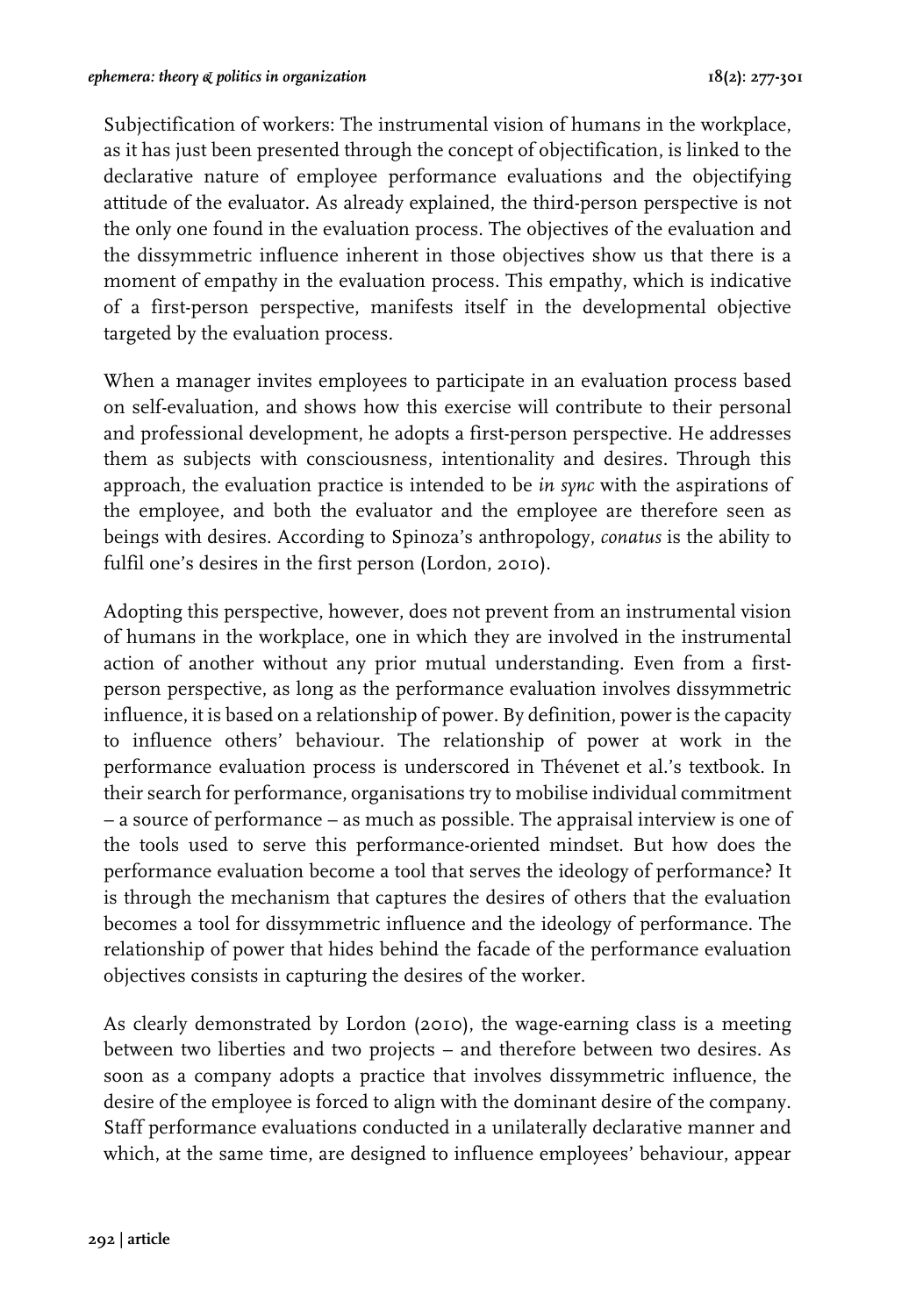to be indicative of a capture strategy. That which is captured is the employees' power to act.

The dominant desire captures the power to act of the enlisted. It makes sure that the conative energies of third parties work for its benefit, third parties which the social structures, for example those of the salary ratio, have allowed it to mobilise in the service of its enterprise. (Lordon, 2010: 153, our translation)

It is the capture of the desire of others that distinguishes the work of the entrepreneur from that of the employee.

Via this insidious capture mechanism, it is clear that the first-person perspective adopted in the performance evaluation process is a perverted perspective. Although under this perspective, unlike that of the third person, the employee is considered as a subject capable of consciousness and intentionality, the capture mechanism ensures that the subject is subjectified. By organising and controlling the worker, the performance evaluation stimulates the production of a type of subjectivity that conforms to corporate strategy. As shown in Figure 1, and based on our reading, this subjectification is therefore the second form of the instrumental vision of humans in the workplace implicit in the textbooks analysed.



**Figure 1: Instrumentalisation of human beings in the workplace (synthesis)**

In both forms of this instrumental vision (objectification and subjectification), the worker is not considered as a subject who acts, speaks and interacts with his peers, as an alter ego with whom they can enter into dialogue. The performance evaluation appears as an instrumental action in which the participants are coordinated by calculations for egocentric success. This is a practice that lacks the second-person perspective, whereby 'each individual, from the perspective of the first-person participant, must relate to the other as a second person with the intention of understanding one another, rather than treating him as an object and as an instrument for personal ends' (Habermas, 2003: 55). It is because the performance evaluation is not conducted from the second-person perspective that it is defined as an opinion 'proffered by someone who does not want to give it to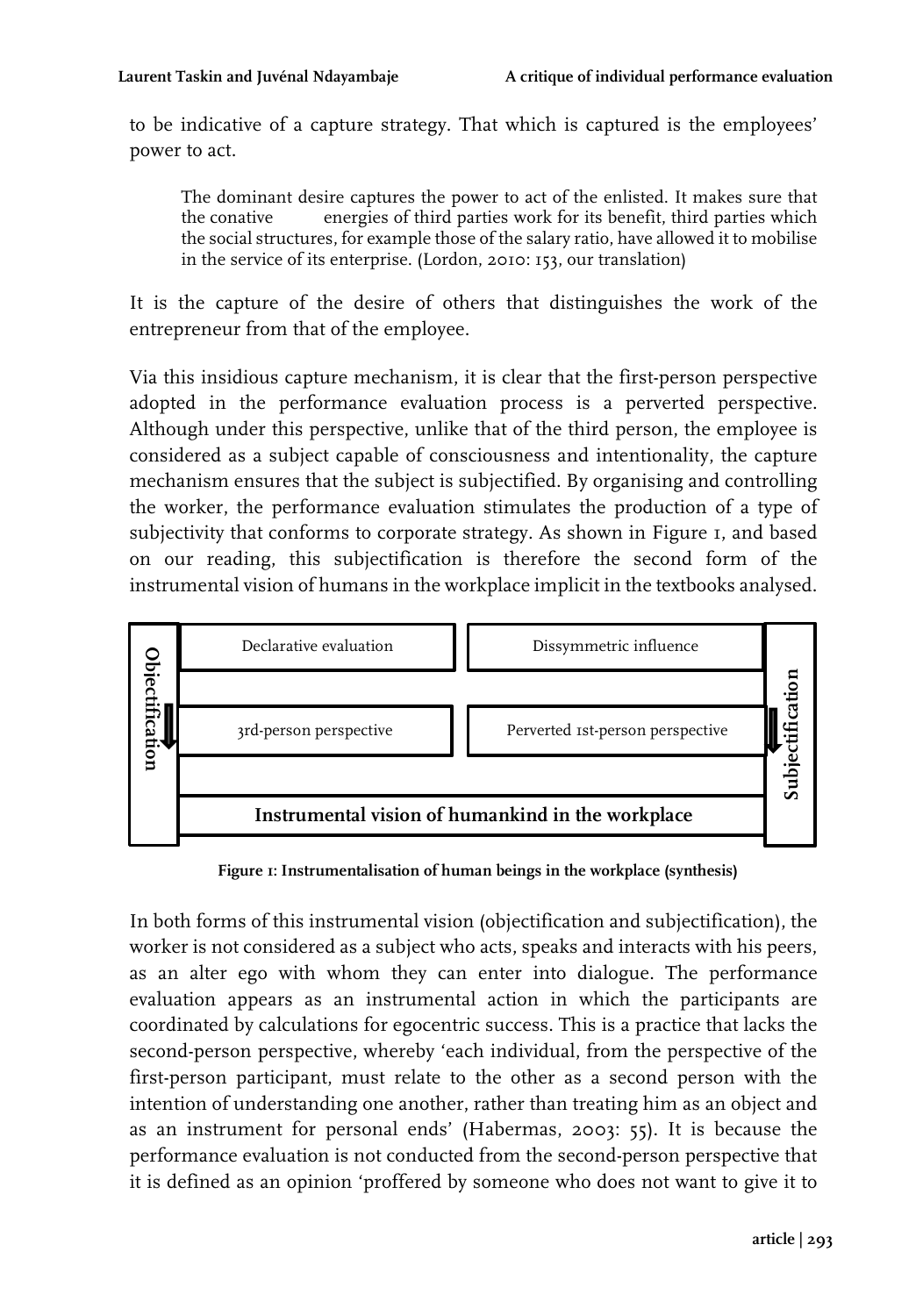someone who does not want to receive it' (Bowman, 1999, in Cadin et al., 2012: 403, our translation).

The foregoing analysis suggests considering the three standpoints as ethical framework for performance evaluation of employees. According to the rhetoric of HRM we analysed, the ultimate objective of performance evaluation is to increase firm's competitiveness. Since organizations compete through people, it is said that the success of an organization depends on its human *capital*, i.e. the employees' knowledge, skills, abilities, and other attributes that have economic value to the firm. But an employee cannot be reduced to such attributes. An employee is a human person and needs to be recognized and related to as such. A fair performance appraisal should be *holistic*. It can only be holistic if all the three perspectives are taken into account in evaluation process. This is why we propose the tripartite perspective taking, which is recommended in any account of human action (Bohman, 2001), to be an ethical framework for performance evaluation process.

Each perspective has its advantages that need to be taken into account. The thirdperson perspective is important for objectivity of the performance evaluation. The first-person perspective is useful for understanding the background of the performance's results. But the second-person perspective is the most important of the three perspectives, for it involves an interaction of the parties concerned. For example, in the case of performance evaluation, it involves the meeting in person of the evaluator with the evaluated and listening to one another. Since it involves listening to one another, it contributes to impartiality that is sought in the thirdperson perspective and paves the way to empathy that is the positive feature peculiar to the first-person perspective.

The tripartite perspective taking may constitute a morally $^{\mathrm{r}}$ normative framework for performance appraisal, not only because of its holistic nature, but also because it is anchored to *mutual concern*, the concern that the evaluator has for the employee being evaluated, and the concern that the employee has for the evaluator and the organization that the latter stands for. Remember that 'perspective' means a particular way of considering something. In matters of performance evaluation, the third person-perspective considers the employees being evaluated in a distant way. The evaluator is detached from employees' lived experiences. It is a kind of indifference towards a fellow human being. The first-person perspective, on the other hand, is considering employees from their own point of view, that is, considering the feelings they may have, the experience they may have lived, their possible perception of evaluation results, etc. It is an empathic attitude. Compared

 We use the term 'moral' and 'ethical' as interchangeable.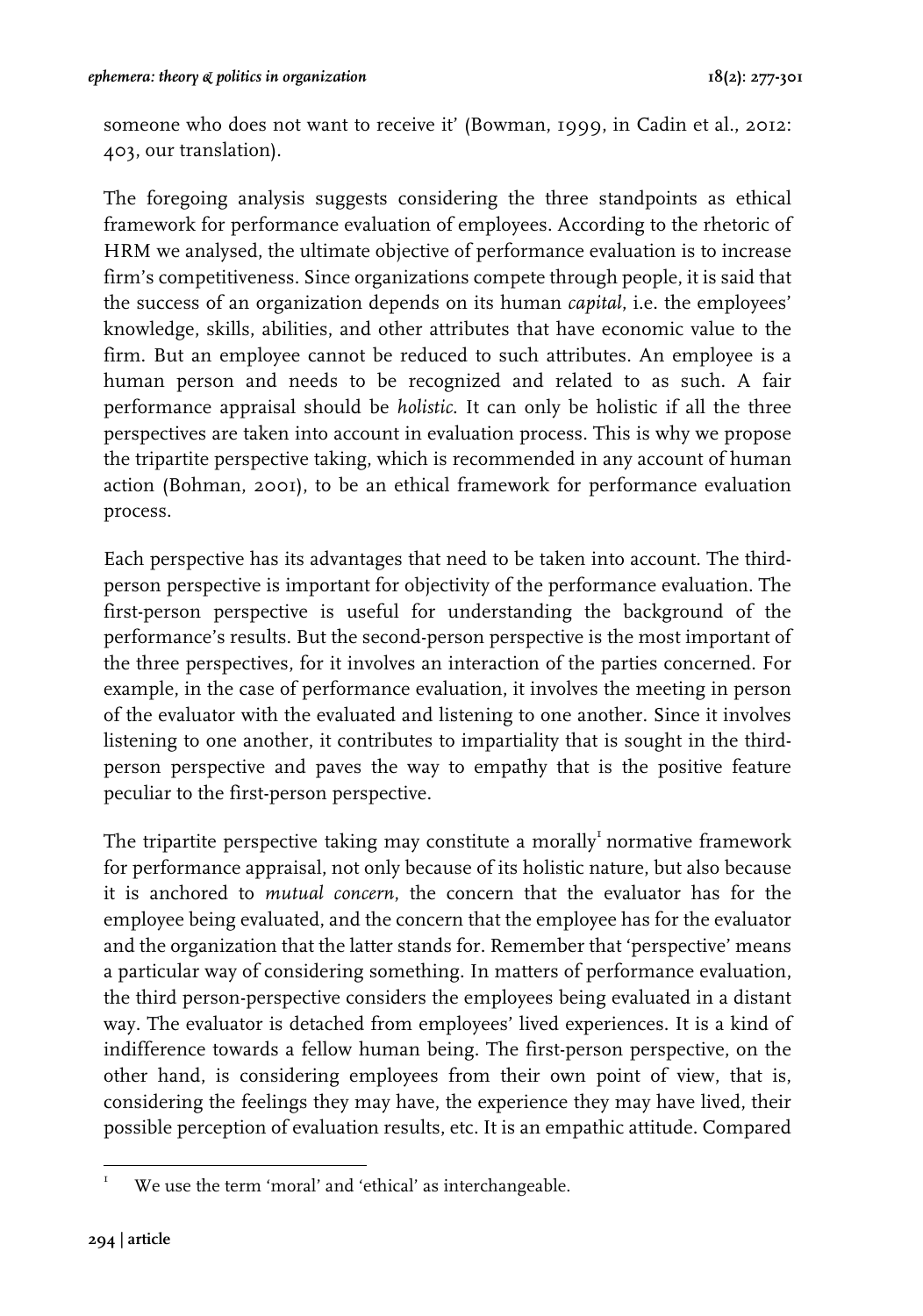to the third-person perspective, this is a more humane perspective. But the problem is that we can always be mistaken about other people's situation, needs, feelings, desires, and emotions. That is why performance evaluation should involve a dialogue, in other words, the second-person perspective. This dialogue ought not to mainly consist in intellectual debate, but first and foremost in listening to one another's concerns.

These concerns may not only be about performance as such, they may also be about its context or the working environment. As we can see, in contrast with the first-and third-person perspective, the second-person perspective is not one-way relation, but a two-way relation. It is a dialogical interaction between the evaluator and the evaluated, involving listening and responding to one another, driven by a reciprocal concern. The evaluator does not simply relate to the evaluated employee as an impartial judge, but also as a person who is concerned about another human being. Prinz (2011: 230) describes concern as a cure for heartlessness, as it is a feeling we have for another person in need.

| Perspectives   | 3rd-person<br>(s/he / it) | $2^{na}$<br>' –person (you) | ist-person (I) |  |  |
|----------------|---------------------------|-----------------------------|----------------|--|--|
| Involvement    | Observer                  | Dialogue partner            | Participant    |  |  |
| Moral attitude | Indifference              | Mutual concern              | Empathy        |  |  |
|                |                           |                             |                |  |  |

**Table 3: Tripartite perspective taking on human action**

As shown in Table 3, each perspective taking, owing to the involvement that is its correlate, promotes a particular moral attitude. The third person-perspective promotes indifference; the second-person perspective, mutual concern; and the first-person perspective, empathy. Because of its holistic nature and the mutual concern that it involves, adopting the tripartite perspective taking as a framework in performance appraisal could help avoiding objectification and subjectification that result from the exclusive adoption of the third- and first-person perspective.

# **From reflexivity to performativity: Exploring the path of founding HRM on an alternative anthropology**

Globalization and digital transformation of the economy, together with individualization among many other societal transformations, are leading trends that legitimize, in many contexts (i.e. in the name of a struggle for competitiveness), a hard and violent management. One may (and must) analyse, denounce and criticize such degrading forms of work organization. But one can ask whether we do not have a shared responsibility in the abuses we observe and (sometimes) denounce. Are we not teaching HRM as an amoral background made up of techniques and models whose moral foundations in fact (re)produce selfinterest, opportunism, and management practices and theories that de-humanize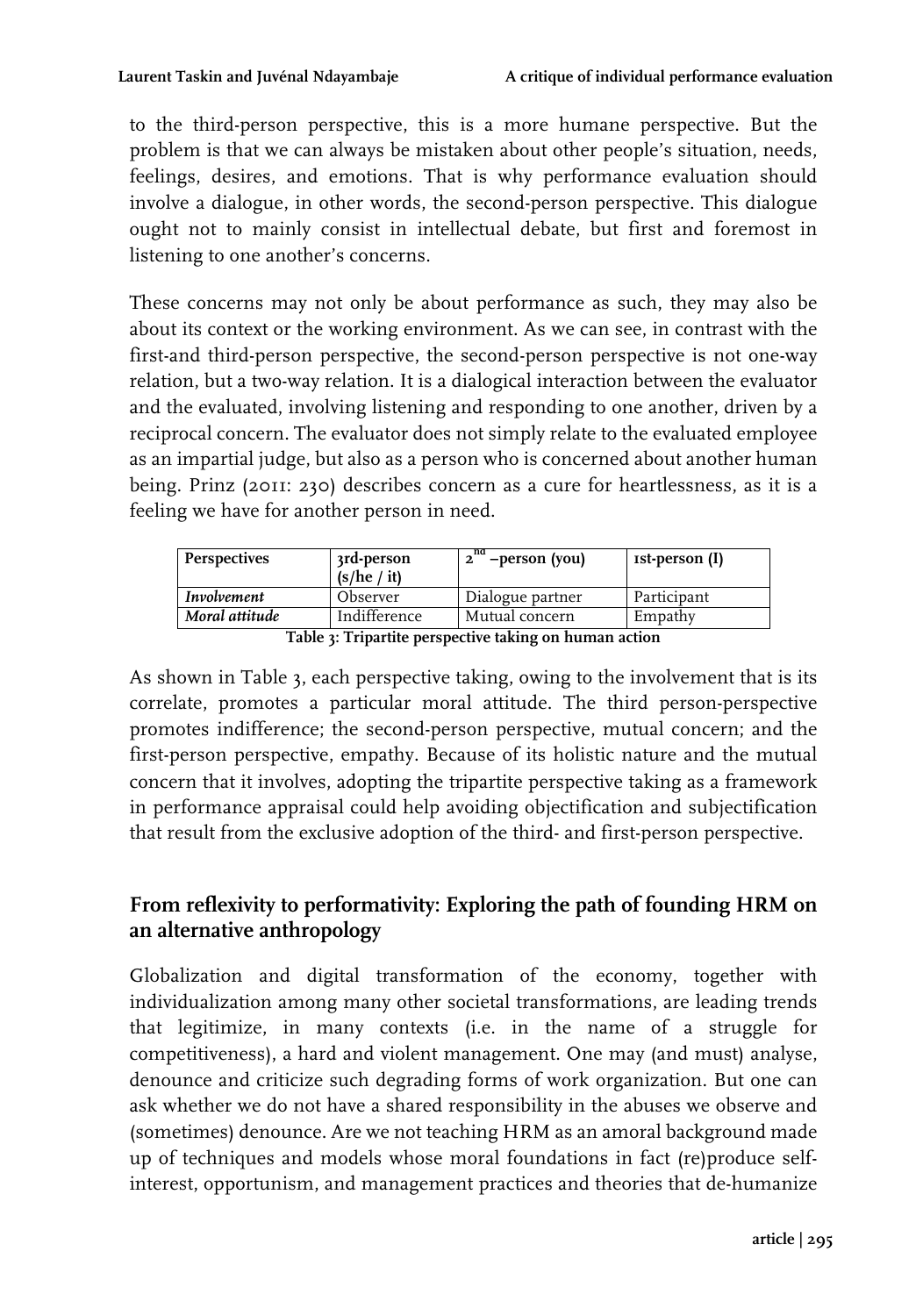by degrading humankind to resources? These are the questions we wanted to discuss in this article, by taking on a denaturalisation enterprise which led us to question the anthropological foundations of mainstream HRM through a phenomenological analysis of HRM textbooks and, somehow, management education. The naturalisation at stake does not 'simply' refer here to the internalisation of what is considered as a conventional behaviour to be adopted (like to be flexible, to adapt oneself, to manage his own career, to act autonomously, etc.), or to conventional institutional ends (like to maximize profit, to maximize quality, etc.), but well to the internalisation of the denial of any moral or ethical considerations in our theories and models. We have shown that HRM, as it is taught in some major references in the field, carries a morality where human beings are the instruments of financial capitalism.

It emerges from this analysis that the most widely disseminated HRM textbooks (according to our information) in universities and colleges largely share a common consideration of human beings<sup>2</sup>, thereby contributing to a certain standardisation of knowledge in the field of management. Such anthropological foundations present a reifying vision of mankind: human beings are perceived as resources that can be put to work and that are available to support corporate strategy that exhausts them and, more broadly, that reduces them to productivity rates and performance levels. To teach students about these models and tools is therefore to take part in that project, which stretches far beyond corporate governance or social responsibility issues.

Nothing is more fundamental in setting our research agenda and informing our research methods than our view of the nature of human beings whose behaviours we are studying… It makes a difference in research, but it also makes a difference for the proper design of institutions. (Simon, 1985: 293)

Herbert Simon, like Sumantra Ghoshal (2005), pointed to the need for revealing a specific conception of the humankind on which founding renewed theories and practices in organization studies and management. But few ventured in such risky enterprise. Aktouf (1992) claimed 'it is necessary to construct a vision of the person other than that conveyed by the theoretical framework to be overcome' (1992: 411), and proposed a radical humanist alternative. In the specific field of HRM, few more propose other models and practices that would serve an alternative vision of humans in the workplace. Detchessahar (2015) proposes to bring a moral dimension to markets and to found organizations and HRM namely on a

 <sup>2</sup> It should be noted that Cadin et al. (2012) is the most nuanced textbook we had to consider here: it presents a vision of human beings in the workplace that is less monolithic than the eight other texts analysed. This is worth pointing out, even though indications of subjectification and objectification were also observed therein.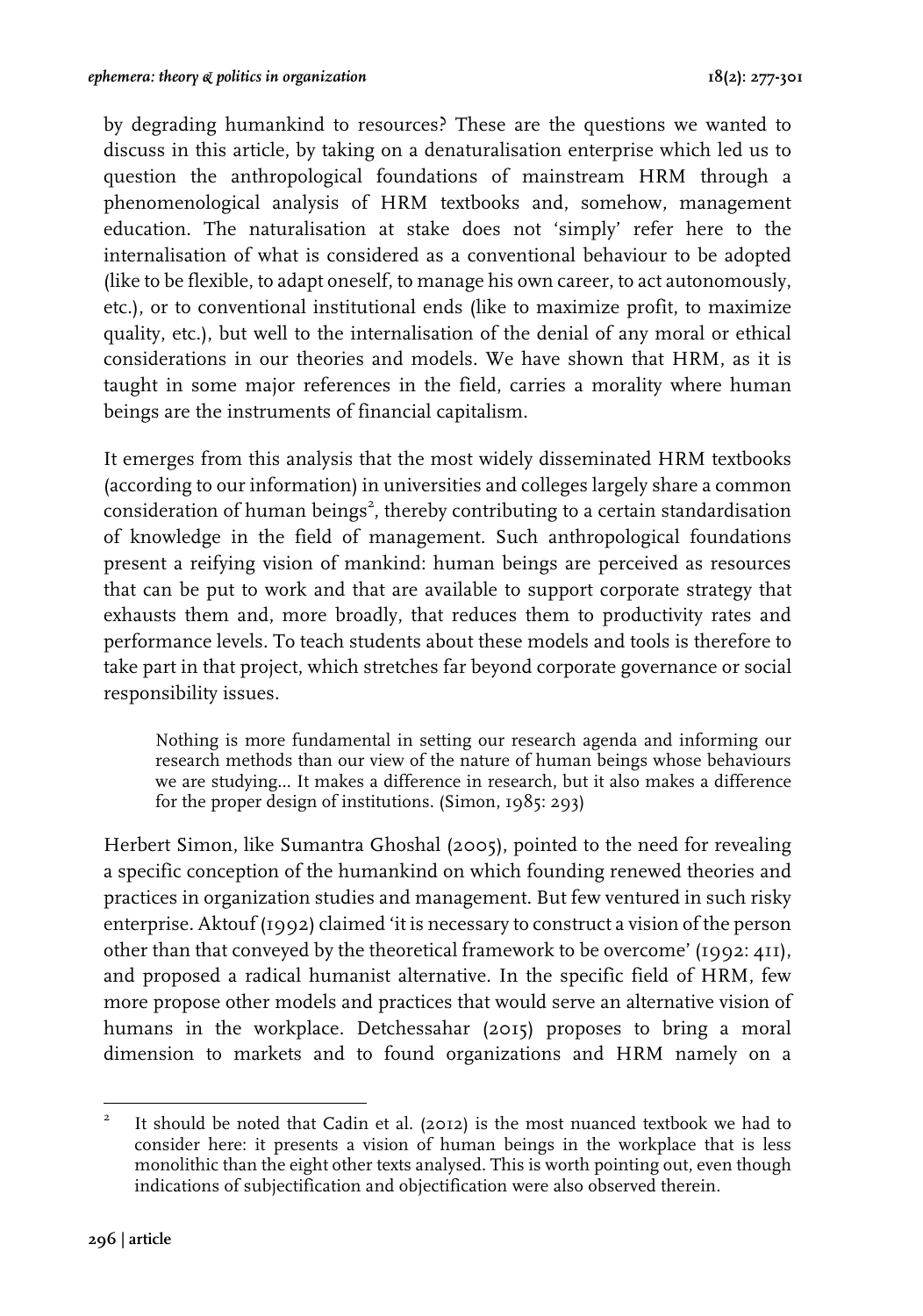humanist consideration of dialogue; Taskin and Dietrich (2016), in their proposal to 'manage humanly', systematically deconstruct mainstream approaches to HRM and organizational behaviour and propose alternatives based on a humanist anthropology where human beings are considered as reflexive, giving – and asking for – recognition, and to a large extent *benevolent*. This paves the way to alternative management of people, also requiring alternative governance models.

Such proposals also *simply* remind that managing people requires sincere ethics both professionally and personally. After all, the human being is a *Subject*, in contrast to certain managerial theories that have made the employee an *object* to acquire, shape, profit from and dispose of; and also in contrast to models developed in the field of organisational behaviour that reduce human beings to *organisms* that respond to diverse stimuli or to passive beings who suffer management policies and behave as expected and prescribed (labour sociology has shown us this never in fact proceeds: we systematically appropriate, make sense, divert norms and rules and produce alternative ones – so, why do mainstream theories and practices not rely on such considerations about humankind?). Human beings are equipped with consciousness, judgement and free will; they aspire to their own elevation and are devoted to seeking out that which frees and emancipates them, but they are also guided by their encounters with others (Bruni, 2014; Gomez et al., 2015; Taskin and Dietrich, 2016). So, when it comes to managing humanly, we believe that the human *person* (in opposition to the person as a *resource*, *object* or *organism*) is guided by reasons, feelings and choices. 'Since morality, or ethics, is inseparable from human intentionality, a precondition for making business studies a science has been the denial of any moral or ethical considerations in our theories and, therefore, in our prescriptions for management practice' (Ghoshal, 2005: 77).

Sharing the anthropology conveyed by the *homo economicus*, broadly speaking (i.e. which considers humans as opportunistic and motivated by their self-interest), makes necessary to build hierarchies and to monitor human resources –in order to ensure they perform and behave in the intended direction (and not in an opportunistic way). What would happen if we shared the belief that human beings are different and better than this negative portray that is offered by neo-classical economists and that produce bad theories (Ghoshal, 2005)? Let us conclude with two reflections inspired by this last comment and topical developments in management practice and research.

First, there are alternative ways of managing people and organizations that are burgeoning in the business reality (and which have the names of holacracy, selfmanagement, liberated, agile or teal organization, etc.). Essentially promoted by practitioners, they propose to liberate organizations and employees from the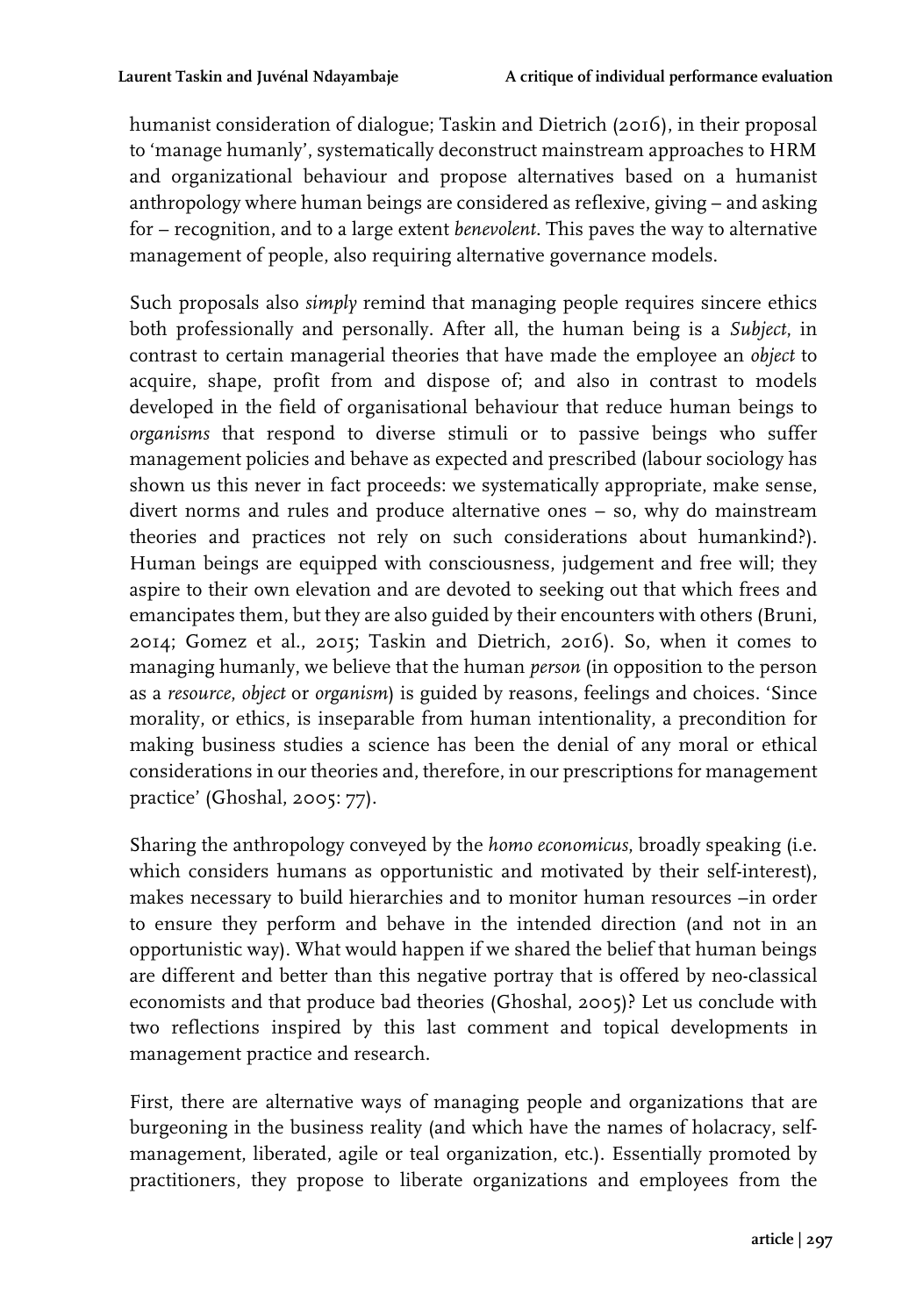rigidities inherited from bureaucracy. While the purpose to grant more autonomy to employees may be acknowledged, our phenomenological enterprise invites us to remind the questions we asked when introducing this article: who is the person that we want to liberate and acculturate? To whom do we want to restore meaning in the workplace? If the question remains unanswered, if the perspectives remain those of the first- and third-person exclusively, then, the likelihood to face an avatar of the same (homo economicus) is high. Inviting our students to consider the humankind at the centre of their theories, models and practices is a way to reintroduce morality, or ethics, in management (research and practice). This also requires considering the second-person in our perspectives on HRM.

Second, and finally, we observe the emergence of a debate about the notion of 'humanization' in management. Concepts of objectification or commodification have long been pointed out in different contexts, in management, to denounce the alienation of workers and their degradation to tools of production. But speaking about de-humanization has something stronger: this should imply we agree on what is humanity and on what characterize a 'standard humanized' situation. If I feel devalued by my supervisor, can I for that reason convey this feeling and its effect in terms of disengagement, in the terms of a de-humanization? The notion of de-humanization bears something stronger that needs certainly to (a) explicitly question oneself on what consideration of humankind is shared and referred to when investigating or assessing such questions; (b) hierarchize the many concepts carried by organizational behaviour these last three decades in order to measure feelings and attitudes at work, in order not to rename existing constructs/objects by morally-grounded ones (like de-humanization) simply by fashion. Under such conditions, then, the performative way to address the issue raised by dehumanization in management could be to identify the conditions under which a workplace may be humanizing. Our suggestion to address such an ethical (and not technical) issue would be to make the desired or observed anthropology explicit, as well as to adopt a tripartite perspective.

## **references**

- Ajzen, M., C. Donis and L. Taskin (2015) 'Kaléidoscope des nouvelles formes d'organisation du travail: L'instrumentalisation stupide d'un idéal collaborative et démocratique', *Gestion2000*, 31(3): 125-148.
- Aktouf, O. (1992) 'Management and theories of organizations in the 1990s: Toward a critical radical humanism?' *The Academy of Management Review,* 17(3): 407-431.
- Alvesson, M. and A. Spicer (2012) 'A stupidity-based theory of organizations', *Journal of Management Studies*, 49(7): 1149-1220.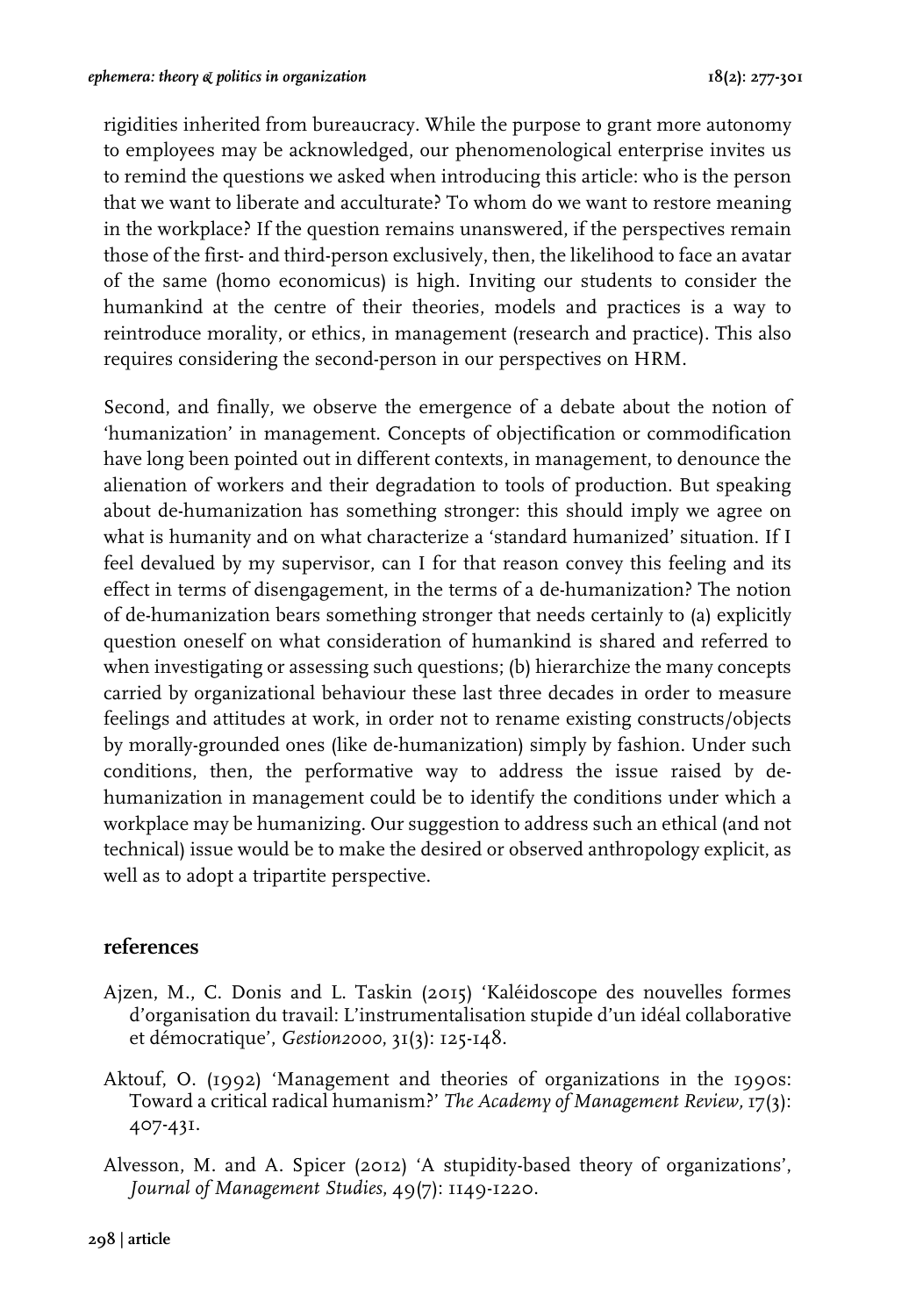Arendt, H. (1958) *Condition de l'homme moderne*. Paris: Calmann-Lévy.

- Armstrong, M. and S. Taylor (2014) *Armstrong's handbook of human resource management practice* (13th ed.). London: Kogan Page.
- Bohman, J. (1991) *New philosophy of social science: Problems of indeterminacy*. Cambridge: Polity Press.
- Bohman, J. (2001) 'Participants, observers, and critics: Practical knowledge, social perspectives, and critical pluralism', in W. Rehg and J. Bohman (eds.), *Pluralism and the pragmatic turn: The transformation of critical theory.* Cambridge: The MIT Press.
- Bruni, L. (2014) *La blessure de la rencontre: L'économie au risque de la relation*. Bruyères-le-Chatel: Nouvelle Cité, coll. GRACE.
- Cadin, L., F. Guérin, F. Pigeyre and J. Pralong (2012) *Gestions des ressources humaines: Pratiques et éléments de théorie* (4th ed.). Paris: Dunod.
- Condomines, B. and A. Pennaforte (2015) 'Apprécier le travail', in M. Thévenet, C. Dejoux, A.-F. Bender, B. Condomines, E. Marbot, A. Pennaforte, F. Silva and P. Storhaye (eds.), *Fonctions RH: Politiques, métiers et outils des ressources humaines* (4th ed.). Paris: Pearson France.
- Detchessahar, M. (2015) *Le marché n'a pas de morale*. Paris: Les éditions du cerf.
- Etzioni, A. (1990) *The moral dimension: Towards a new economics*. New York: Free Press.
- Ghoshal, S. (2005) 'Bad management theories are destroying good management practices', *Academy of Management Learning & Education*, 4(1), 75-91.
- Gomez, P.-Y., Grevin, A. and O. Mascleff (2015) *L'entreprise, une affaire de don: Ce que révèlent les sciences de gestion.* Bruyères-le-Chatel: Nouvelle Cité, coll. GRACE.
- Gomez-Mejia, L.R., D. Balkin and R. Cardy (2012) Managing human resources (7<sup>th</sup> ed.). Boston: Pearson Education.
- Habermas, J. (2003) *The future of human nature*. Cambridge: Polity Press.
- Hatch, M.J. and A.L Cunliffe (2006) *Organization theory* (2<sup>nd</sup> ed.). Oxford: Oxford university press.
- Hempel, C. (1970) *Aspects of scientific explanation*. New York: Free Press.
- Hoy, D. and Th. McCarthy (1994) *Critical theory*. Cambridge: Blackwell Publishers.
- Lordon, F. (2010) *Capitalisme, désir et servitude: Marx et Spinoza*. Paris: La Fabrique éditions.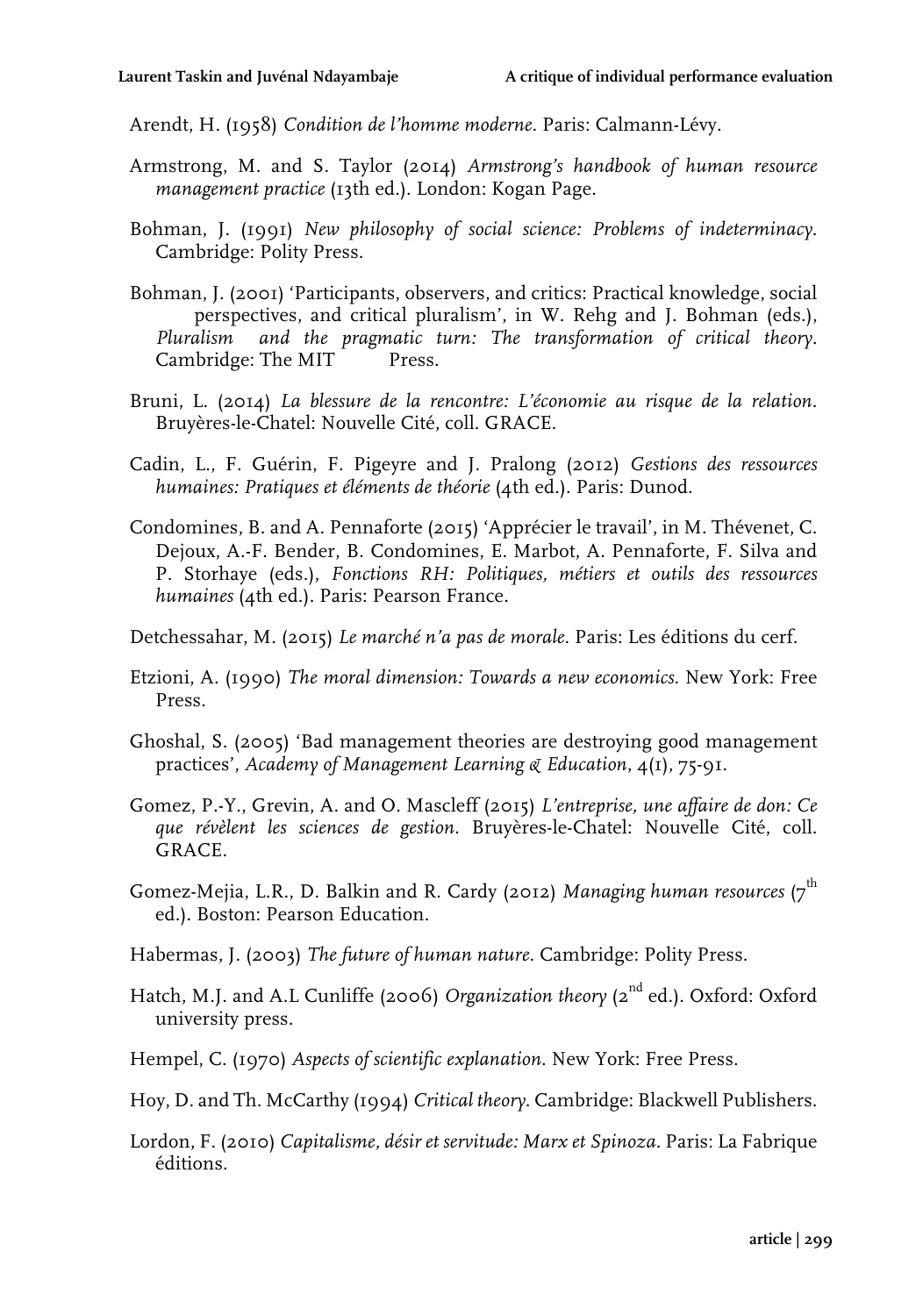- Mathis, R.L., J. Jackson and S. Valentine (2014) *Human resource management* (14<sup>th</sup> ed.). Stamford: Cengage Learning.
- Merleau-Ponty, M. (1945) *Phénoménologie de la perception*. Paris: Gallimard.
- Morgan, G. (1997) *Images of organization* (2<sup>nd</sup> ed.). Newbury Park: Sage.
- Noe, R.A., J. Hollenbeck, B. Gerhart and P.M. Wright (2012) *Human resource management: Gaining competitive advantage*. New York: McGraw-Hill Education.
- Pauen, M. (2012) 'The second-person perspective', *Inquiry*, 55(1): 33-49.
- Peretti, J-M. (2015) *Gestion des ressources humaines* (20th ed.). Paris: Magnard-Vuibert
- Prinz, J. (2011) 'Against empathy', *The Southern Journal of Philosophy*, 49: 214-233.
- Reason, P. and W. Torber (2001) 'The action turn: A transformational social science: A further look at the scientific merits of action research', *Concepts and Transformation,* 6(1): 1-37.
- Roviello, A.M. (1992) *Les écarts de sens*. Grenoble: Editions Jérôme Millon.
- Sen, A. (2004) 'Elements of a theory of human rights', *Philosophy and Public Affairs*, 32(4): 315-356.
- Simon, H. (1985) 'Human nature in politics: The dialogue of psychology with political science', *American Political Science Review*, 79: 293-304.
- Snell, S.A, S.S. Morris and G.W. Bohlander (2016) *Managing human resources* (17th ed.). Boston: Cengage Learning.
- Taskin, L. and A. Dietrich (2016) *Management humain: Une perspective renouvelée de la GRH et du comportement organisationnel*. Bruxelles: De Boeck, coll. Manager RH.
- Thévenet, M., C. Dejoux, A.-F. Bender, B. Condomines, E. Marbot, A. Pennaforte, F. Silva and P. Storhaye (2015) *Fonctions RH: Politiques, métiers et outils des ressources humaines* (4th ed.). Paris: Pearson France.
- Weber, M. (1971) *Economie et société I: Les catégories de la sociologie*. Paris: Plon.

## **the authors**

Laurent Taskin is Professor of HR and Organization Studies at the Louvain School of Management, Université catholique de Louvain, Belgium. His research focuses on new ways of working, in a critical perspective combining management, social geography and workplace sociology. He has recently edited *Critical Management Studies: Global voices, local accents* (Routledge, 2016, with Chris Grey, Isabelle Huault, Véronique Perret).